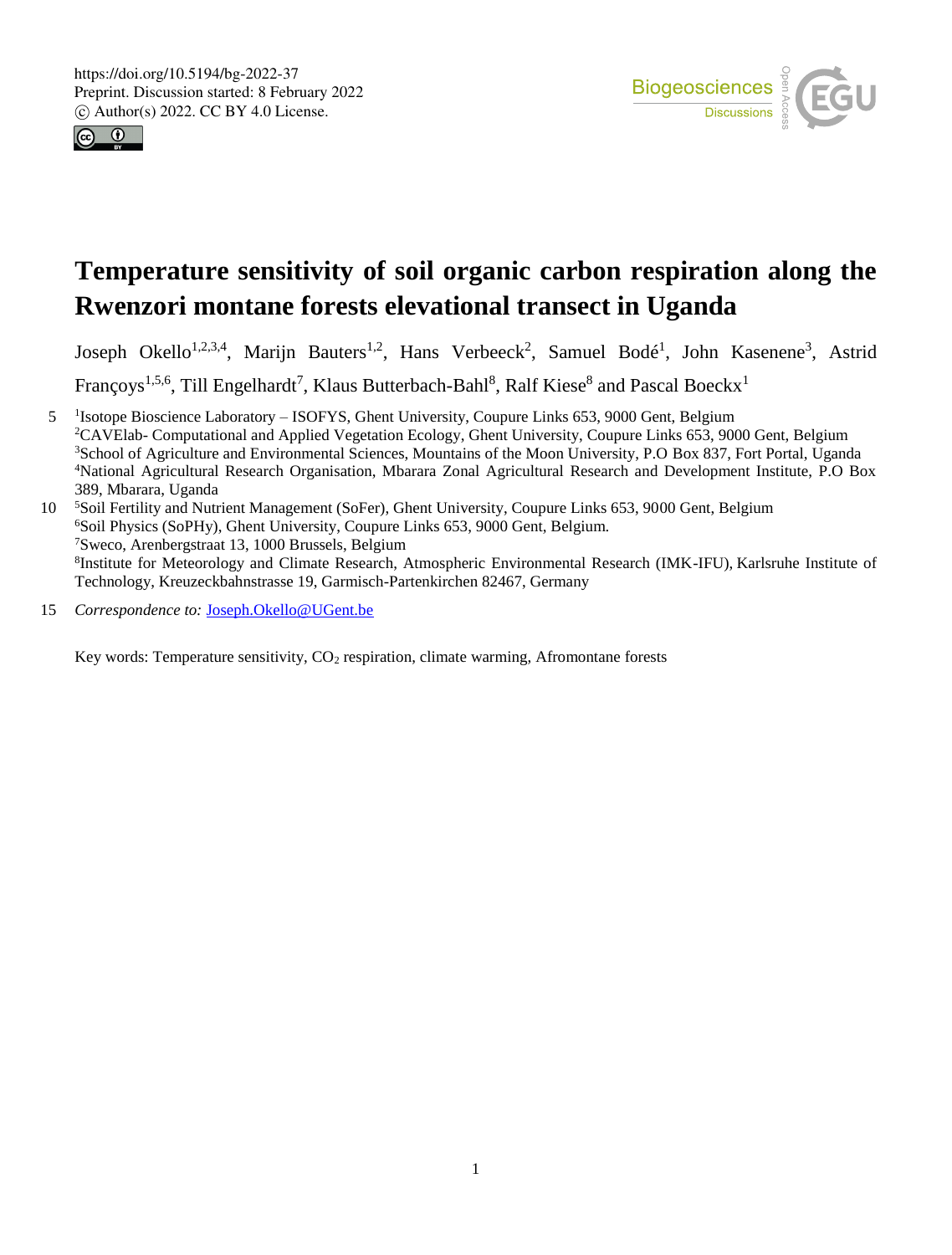



#### **Abstract**

- Tropical montane forest store high amounts of soil organic carbon. However, global warming may affect these carbon stocks 20 by enhancing soil organic carbon respiration. Better insight into temperature response of soil organic carbon respiration can be obtained from *in* and *ex situ* warming studies. *In situ* warming via translocation of intact soil mesocosms was carried out along an elevational transect ranging between ca. 1250 m a.s.l. in the Kibale Forest to ca. 3000 m a.s.l. in the Rwenzori Mountains. Samples from the same transect were also warmed *ex situ* to determine temperature sensitivity. The *ex situ* results revealed that along the natural climate gradient in the elevational transect, specific heterotrophic  $CO<sub>2</sub>$  respiration 25 decreased linearly by 1.01  $\pm$  0.12 µg C h<sup>-1</sup> g<sup>-1</sup> SOC per 100 m of elevation increase. Similarly, the temperature sensitivity
- increased from  $1.50 \pm 0.13$  in the lowest elevation clusters to  $2.68 \pm 0.25$  in the highest elevation cluster, showing a linear decrease of 0.09  $\pm$  0.03 per 100 m of elevation increase. Additionally, the <sup>13</sup>C depletion factor of the respired CO<sub>2</sub> decreased linearly by  $0.23 \pm 0.04$  % per 100 m of elevation increase. The results indicate an increased recalcitrance and decreased mineralisation of soil organic carbon with elevation driven by decreasing soil temperature and pH. Subsequently, after two
- 30 years of *in situ* warming (0.9 to 2.8 °C), specific heterotrophic soil organic carbon respiration tends to be lower for warmed as compared to control soil. Further, in warmed soils,  $^{13}C$  and content of soil organic carbon relatively increased and decreased, respectively. This indicates increased mineralisation and depletion of readily available carbon during two years of warming. In conclusion, our results suggest that climate warming may trigger enhanced losses of soil organic carbon from tropical montane forests, due to a combination of a higher temperature sensitivity of mineralisation and soil organic carbon
- 35 content.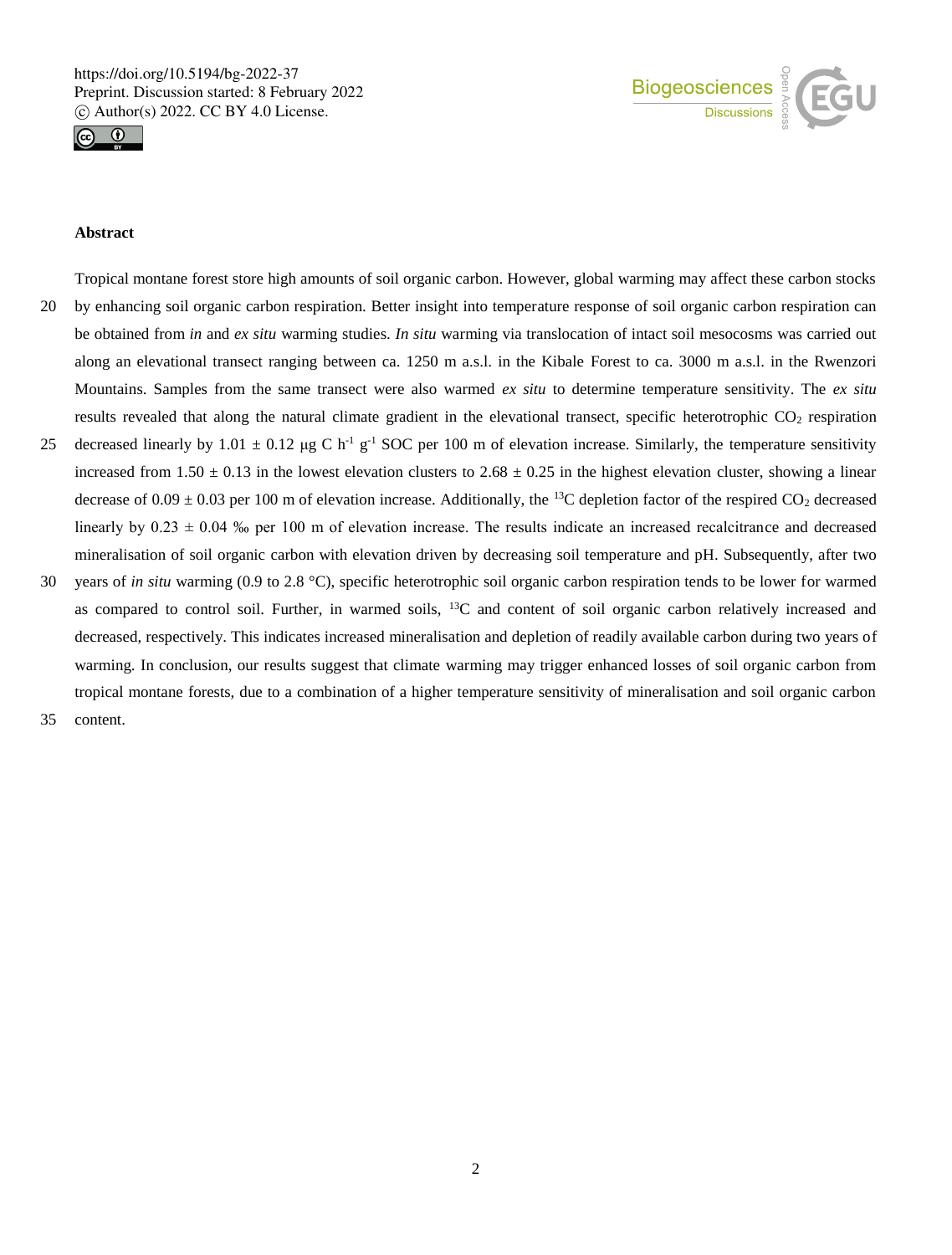



### **1 Introduction**

Tropical forests store 55 % of the global forest carbon (C) stocks of which 56 % is stored in biomass, 32 % in soil and 12 % in litter and deadwood (Pan et al., 2011). These forests account for more than one-third of primary productivity (Beer et al., 2010; Pan et al., 2011), despite covering only less than 10 % of the global land area (Cuni Sanchez et al., 2021; Erb et al., 40 2018). Their key role in the global C cycle is further demonstrated by the fact that tropical forests exchange more carbon dioxide (CO2) with the atmosphere than any other ecosystem (Friedlingstein et al., 2020; Lewis et al., 2015; Singh, 2018), in part owing to their high C turnover rates (Sayer et al., 2011). Currently, tropical ecosystems are being subjected to global change, with detrimental consequences for its ecosystem services (Gütlein et al., 2018). The global temperature increase is being driven by global climate warming and local land use change (Friedlingstein et al., 2020; Zhang et al., 2005; Ipcc, 45 2018). For instance, worldwide, the average surface temperature has been rising consistently by between 0.95-1.20 °C from 1850 to 2020 (Ipcc, 2021). In addition to the global climate warming effect, the tropical forests are also experiencing local and regional temperature increases driven by land use change, which alters the fluxes of solar and thermal infrared radiation, sensible, and latent heat and ultimately changes the surface albedo (Mahmood et al., 2014; Zeng et al., 2021). As an example, between the year 2000 and 2014, agricultural expansion at the expense of montane forests caused a general 50 increase in air temperature of  $0.05 \pm 0.01$  °C in the Albertine rift mountains of Africa, and air warming of up to 2 °C can occur under extensive deforestation (Zeng et al., 2021). The increase in global and regional temperature has the potential to drastically alter the C cycle in tropical forests (Mohan, 2019; Nottingham et al., 2020; Sayer et al., 2019), and may potentially drive accelerated soil organic C losses (Friedlingstein et al., 2020; Kim et al., 2016). However, the response of

55 2020; Sayer et al., 2019; Zeng et al., 2021), and generally data on climate warming from tropical forests in Africa are hardly available.

tropical forest soils to such temperature increases is largely uncertain, especially in mountainous areas (Nottingham et al.,

Key in this ecosystem-level uncertainty, is the specific effect of warming on soil respiration rates (Carey et al., 2016; Crowther et al., 2016; Fussmann et al., 2014). Indeed, up to about 40 % of the  $CO_2$  emissions from tropical forest ecosystems 60 originate from soil respiration (both autotrophic and heterotrophic respiration) (Malhi, 2012), of which approximately 60 % of the CO<sup>2</sup> respiration from soil is derived from heterotrophic microbial activity during the mineralisation of organic C (Sayer and Tanner, 2010). Temperature increases in tropical forests can trigger accelerated respiration rates, yet the ecosystems' net primary productivity is already close to its maximum, thereby reducing the net C sink (Carey et al., 2016; Craine et al., 2010; Nottingham et al., 2020). Therefore, given the sheer magnitude of both the C storage and emission

65 capacities of tropical forest soils, precise quantifications and assessment of their response to climate warming are needed to inspire climate-sensitive forest management and to improve parameterisation and predictions of earth system models (Oertel et al., 2016; Quéré et al., 2018).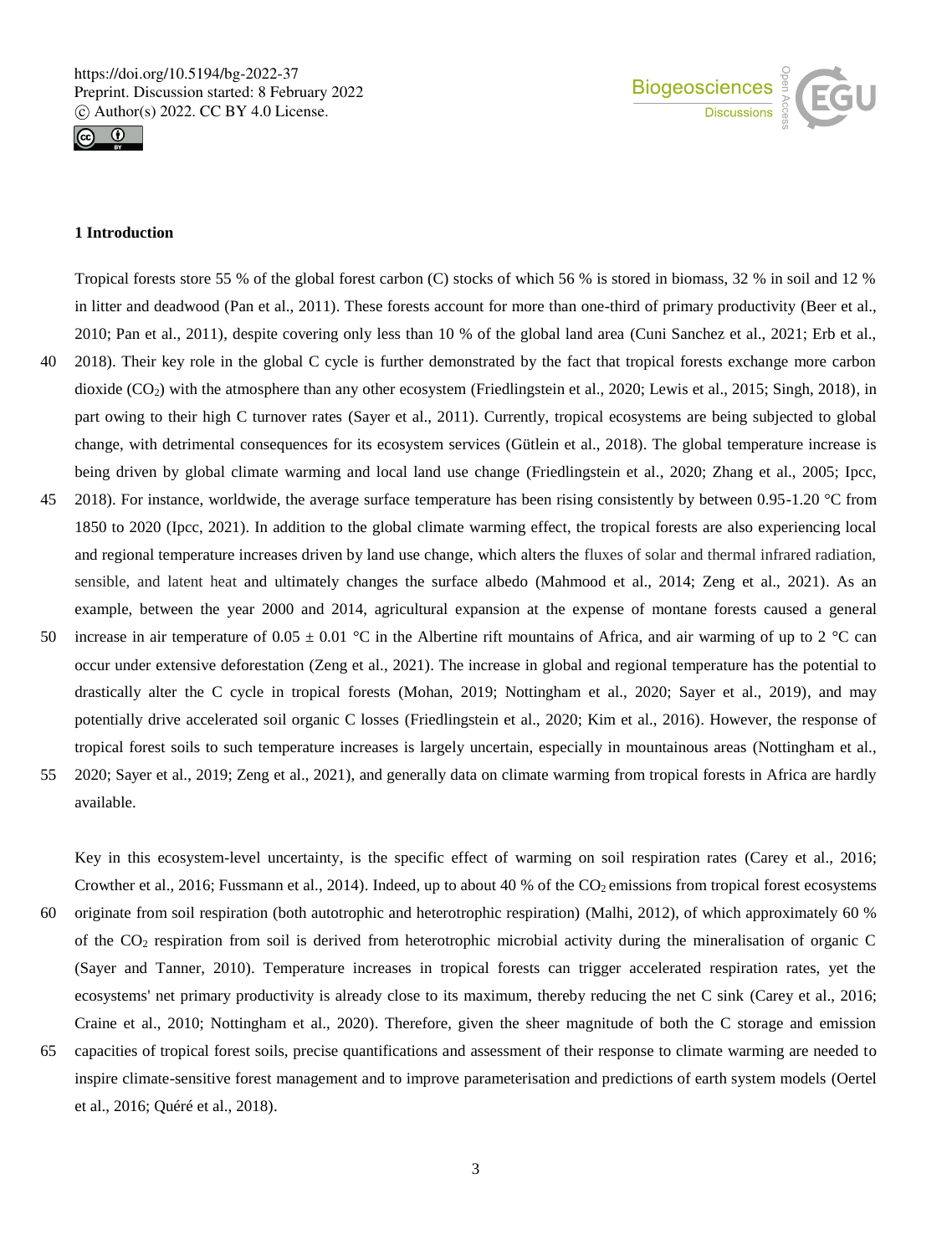



Here we present new data from an eastern Afrotropical elevational transect, set up in the Kibale Forest and the Rwenzori 70 Mountains in western Uganda. To gain better insight into the drivers of soil organic C (SOC) respiration, in function of elevation and enhanced warming, we investigated: (i) soil physicochemical properties and the microbial community compositions based on phospholipid fatty acid analysis (PLFA), (ii) heterotrophic soil  $CO<sub>2</sub>$  respiration rate from laboratory incubations at 60 % water-filled pore space (WFPS) and controlled corresponding *in situ* temperature, (iii) changes in heterotrophic soil CO<sup>2</sup> respiration from intact mesocosm translocated *in situ* along an elevation gradient to simulate a 75 warming of about 2 $\rm{°C}$ , (iv) activation energies (AE) and temperature sensitivities (Q<sub>10</sub>) of heterotrophic soil CO<sub>2</sub> respiration rates and finally, (v) seasonal total soil CO<sub>2</sub> respiration rate under *in situ* conditions. In particular, we intend to address the

following research questions, with respect to a tropical Afromontane elevational transect.

i. Does soil organic matter recalcitrance increase with elevation?

ii. How does soil organic carbon respiration respond to two years of *in situ* soil warming?

80

#### **2 Materials and Methods**

#### **2.1 Study area**

The study was conducted in the Kibale Forest National Park and the Rwenzori Mountains National Park in Uganda, both protected by the Uganda Wildlife Authority. A total of twenty sampling plots, each measuring 40 m by 40 m, were 85 established between 1250 to 3000 meters above sea level (m a.s.l.) along an elevational transect. The sampling plots were grouped into five elevation clusters, with each cluster consisting of four replicated plots within similar elevation and environmental conditions. From the twenty sampling plots, four plots are located in the Kibale Forest National Park at an elevation of 1250-1300 m a.s.l. to form the "premontane" elevation cluster. Sixteen sample plots are located at four different elevation clusters (1750-1850, 2100-2200, 2500-2600 and 2700-3000 m a.s.l.) in the eastern slope of the Rwenzori 90 Mountains National Park (Figure 1).

The Kibale Forest National Park (795 km²; 00°30'N 30°24'E) is located in the Kabarole and Kamwenge districts of western Uganda. The climate is moist tropical, and temperatures stay nearly constant all-year-round. The average annual rainfall is 1365  $\pm$  53 mm and the average temperature is 27.8  $\pm$  0.74 °C (data 1992-2012, Kyembogo weather station in Kabarole

95 district 20 km from the park, at elevation of 1400 m a.s.l., Ministry of Water and Environment). The dominant soil type according to the World Reference Base (WRB) classification is Ferralsol (Jacobs et al., 2016). The Rwenzori Mountains National Park (998 km<sup>2</sup>; between  $0^{\circ}06$ 'S –  $0^{\circ}46$ 'N and  $29^{\circ}47$ 'E –  $30^{\circ}11$ 'E) is located at the border between the Democratic Republic of the Congo (DRC) and Uganda. The region experiences a moist tropical climate, locally affected by altitude and topography. Annual rainfall varies with elevation and slope aspect, with the highest rainfall amounts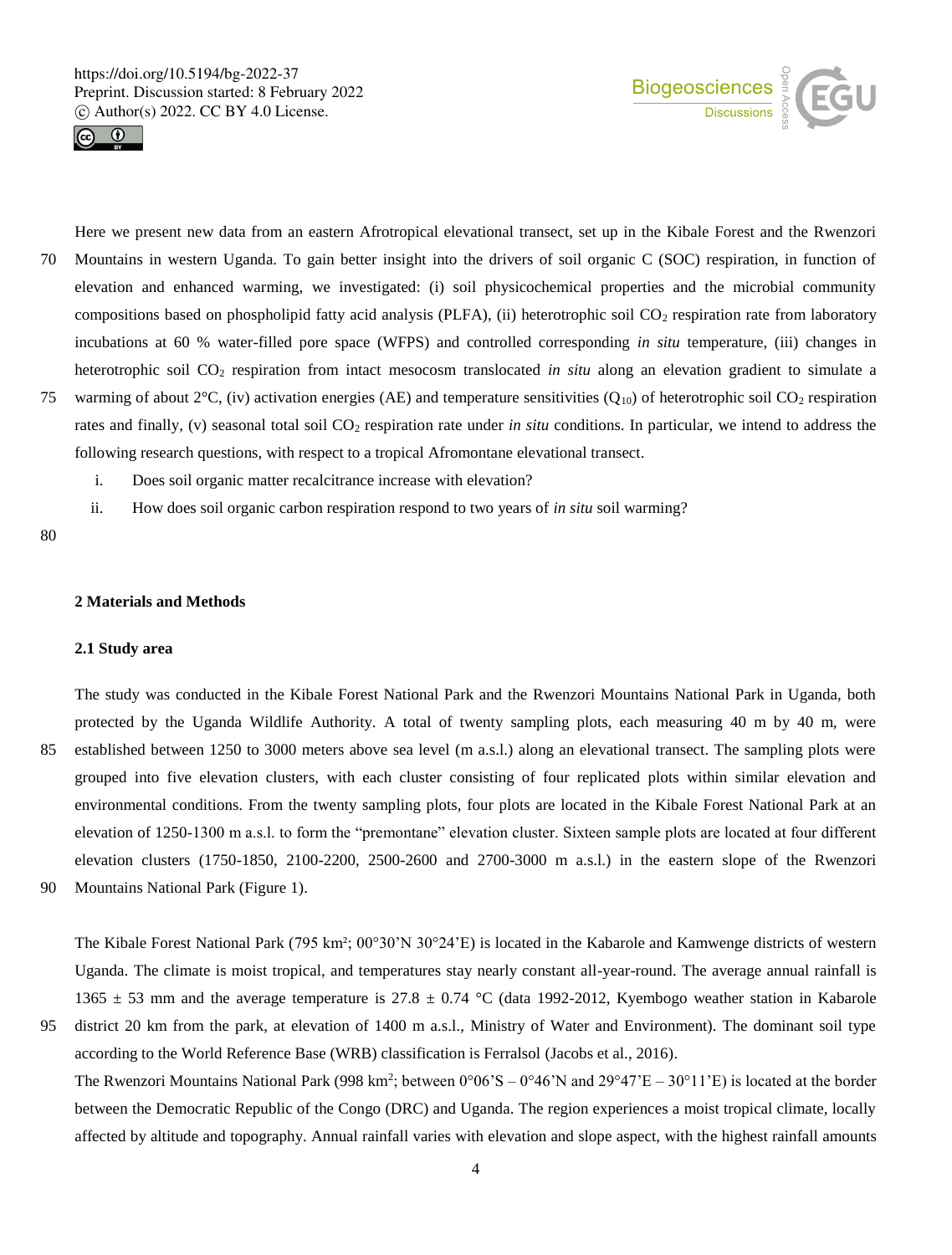



100 on the eastern slope, where our transect was established. Recent rainfall data from the Uganda Wildlife Authority from 2012 to 2015 showed variations in mean annual rainfall ranging from 7000 mm at 1760 m a.s.l. to 1570 mm at 4230 m a.s.l.. The mean annual soil temperature of the different elevation clusters is indicated in Figure 1.The dominant soil type in the Rwenzori Mountains according to WRB classification is Leptosol (Jacobs et al., 2016).

## **2.2 Soil physicochemical properties and microbial community structure**

105 In each study plot, the soil temperature at 5 cm depth was measured daily (during the measurements of soil respiration) at an interval of 30 minutes, using thermocron iButton sensors DS1921G-F5 (iButton, Thermocron Baulkham Hills, Australia). Similarly, the daily volumetric soil moisture content was measured at 5 cm soil depth using soil moisture sensors (EC-5, Decagon Devices, Armidale, Australia). Further, soil bulk density was determined using the soil core method (Campbell and Henshall, 2000).

110

At each of the twenty sampling plots along the transect, four topsoil samples  $(0-10 \text{ cm})$  of 385 cm<sup>3</sup> by volume were collected (i.e. one sample per 20 m by 20 m subplot within the 40 by 40 m sample plot) and homogenised to form one composite sample per plot (4 replicate composite samples per elevation cluster). The samples were oven-dried at 60 °C and sieved through 2 mm mesh size and ground. Subsequently, C, nitrogen (N) content and  $\delta^{13}C$  were determined from the composite 115 soil samples using an elemental analyser (automated nitrogen carbon analyser; ANCA-SL, SerCon, Cheshire, U.K.), coupled to an isotope ratios mass spectrometer (IRMS; 20-22, SerCon, Cheshire, U.K.). To measure the soil pH, 5 mL of the oven-

- dried soil (in triplicate) was brought into suspension with 25 ml of 1*M* KCl (1:5 v/v) and shaken end-over-end for one hour. Subsequently the suspension was left to settle for two hours, then soil pH was measured in the supernatant using a pH glass electrode, (model 920A, Orion, England).
- 120

For determination of the microbial community structure, about 20 g of the homogenised composite sample from each plot was frozen immediately after collection. The microbial community structure was determined using phospholipid fatty acid (PLFA) analysis. The PLFA analysis was done by extracting 5 g of freeze-dried soil sample in duplicate following the method described by Bligh and Dyer (1959), and as modified by Findlay et al. (1989). Briefly, the method involves

- 125 extraction of all fatty acids, followed by isolation of phospholipids from other soil lipids (using solid-phase extraction), and finally the conversion into fatty acid methyl esters. Accordingly, for each gram of soil sample, lipid extraction was done using a combination of 0.1*M* phosphate-buffer, trichloromethane and methanol solvents (0.9:1:2, v/v) at 25°C. Subsequently, the volume of the total lipid extracts was reduced by evaporating the solvent from tubes under N gas in a water bath at 30 °C. After, the neutral lipids and glycolipids were eluded using trichloromethane and acetone respectively. Phospholipids were
- 130 further eluded using methanol and concentrated by evaporation of the solvent under N gas in a water bath at 30 °C.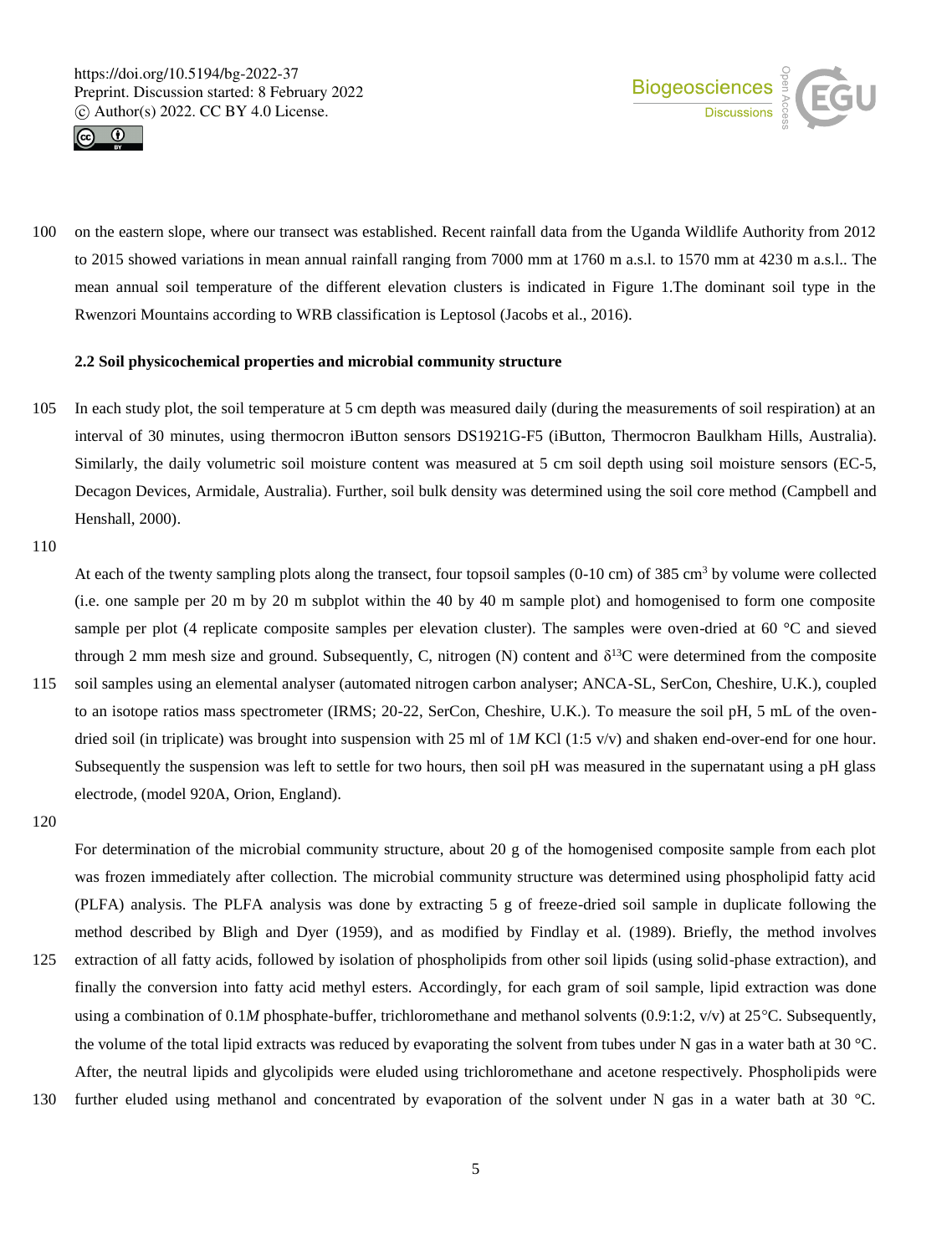



Eventually, the phospholipid fatty acids were converted to methyl esters, which were subsequently analysed using gas chromatography (GC, Trace GC, Thermo Scientific, Bremen, Germany).

#### **2.3 Laboratory incubations**

To assess soil heterotrophic  $CO<sub>2</sub>$  respiration rates under controlled laboratory incubations, the homogenised composite 135 samples from each plot were air-dried and sieved (2 mm mesh size) to remove coarse particles and roots. For the incubation experiments, 50 g of each air-dried composite soil sample from each plot (4 replicates per elevation cluster) was placed in a gas jar of 1 L, which could be closed in an air-tight way by a lid. To each sample, deionised water was added until 60 % WFPS of the respective soil sample (based on total porosity derived from bulk density measurements), representing a moisture content for optimal microbial activity (Aon et al., 2001; Doetterl et al., 2015). The samples were then pre-incubated 140 for 14 days (at the respective *in situ* mean annual temperature per elevation cluster, i.e. 20, 17, 15, 13 and 12 °C for elevation clusters of 1250-1300, 1750-1850, 2100-2200, 2500-2600 and 2700-3000 m a.s.l. respectively). During the pre-incubation, the gas jars were closed with parafilm to permit free air circulation while minimizing the loss of water.

After 14 days of pre-incubation, each sample was removed from the incubator and flushed for 10 seconds with ambient air in 145 the room by means of an air fan. Immediately, one gas sample was taken using a 45 mL syringe and the ambient  $CO<sub>2</sub>$ concentrations, and  $\delta^{13}C$  isotopic composition of ambient CO<sub>2</sub> at "open conditions" analysed using Cavity Ring-Down Spectrometer, (G2113-I, CRDS CO<sub>2</sub> analyser, Picarro, United States) at starting condition. The jars were then closed and placed back in the incubators for 24 hours (a preliminary trial experiment indicated a continuous linear increase in headspace CO<sup>2</sup> concentrations during 24 hours). After 24 hours, a 45 mL gas sample was taken and was immediately introduced into 150 the cavity ring-down spectrometer for measurement of the  $CO<sub>2</sub>$  concentration and  $\delta^{13}C$  isotopic composition of the respired

- CO2. After collecting the gas samples under closed conditions, the jars were opened, soil moisture replenished to 60 % WFPS, after which the jars were covered with parafilm and placed back in the incubator until the following measurement (to avoid gas accumulation and to re-establish ambient  $CO<sub>2</sub>$  concentrations). The following day, the same procedure was repeated, and this was done for five consecutive days to attain five replicated  $CO<sub>2</sub>$  concentrations that were used to calculate
- 155 the average respiration rate. To determine the  $\delta^{13}C$  of the respired CO<sub>2</sub>, we used the Keeling mass balance approach (Keeling, 1958) (equation 1).

$$
\delta^{13}C-CO_2 = \frac{F^*f - I^*i}{F - I}
$$
 (1)

Where:

 $F =$  final concentration of  $CO<sub>2</sub>$  in the headspace;

- 160  $f = \text{final } \delta^{13}C$  of  $CO_2$  in the headspace;
	- $I =$  initial concentration of  $CO<sub>2</sub>$  in the headspace;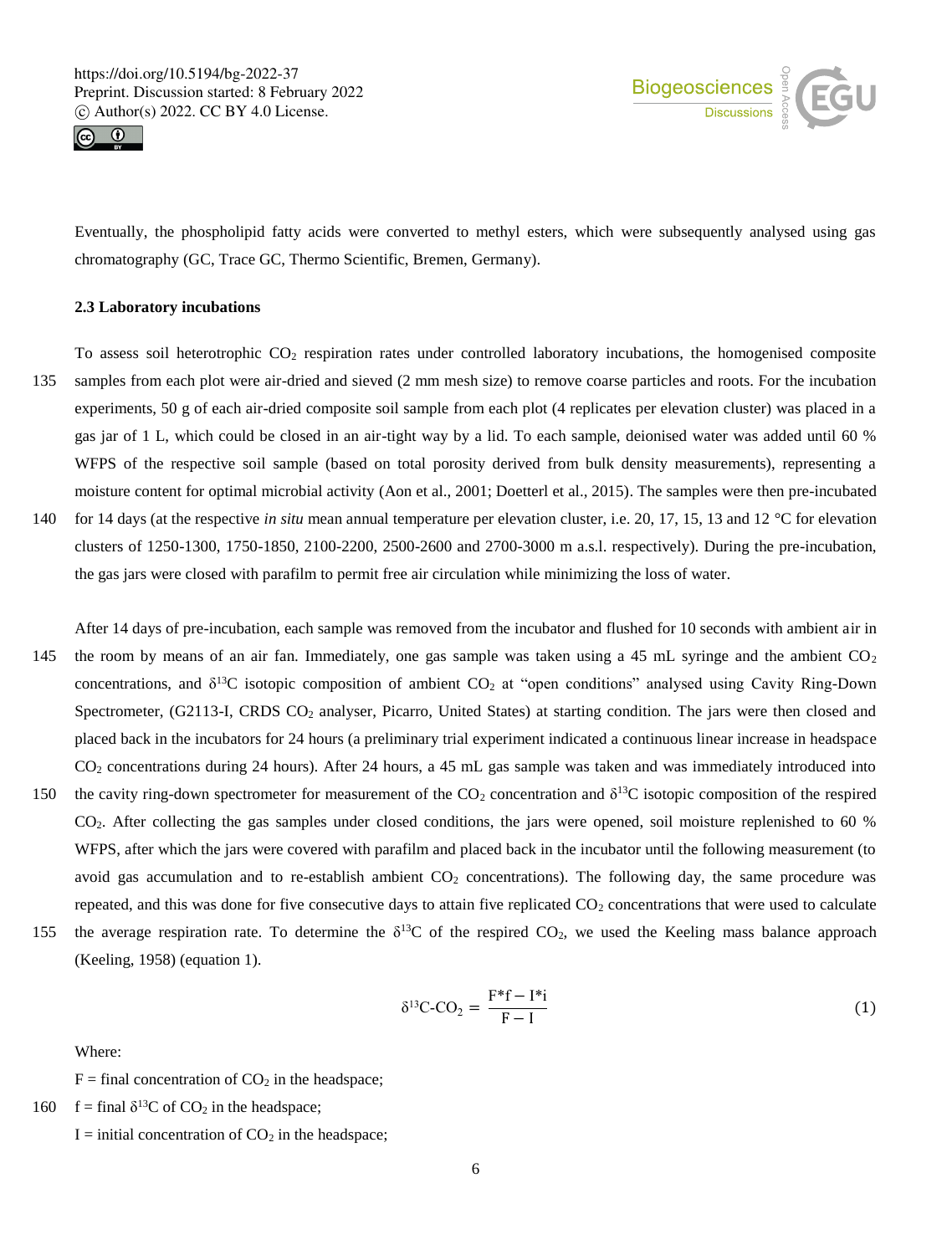



i = initial  $\delta^{13}$ C of CO<sub>2</sub> in the headspace.

Subsequently, the isotopic depletion factor, epsilon  $(\epsilon)$ , i.e. the extent to which the product of respiration (i.e.  $CO<sub>2</sub>$ ) becomes depleted in <sup>13</sup>C during SOC (substrate) respiration was determined using equation 2.

165 
$$
\epsilon = \left( \left( \frac{1000 + \delta^{13}C\text{-}SOC}{1000 + \delta^{13}C\text{-}CO_2} \right) - 1 \right) * 1000
$$
 (2)

Where:

ε is the isotopic depletion factor

 $\delta^{13}$ C-SOC is the  $\delta^{13}$ C of the soil organic carbon

 $\delta^{13}$ C-CO<sub>2</sub> is the  $\delta^{13}$ C of the respired CO<sub>2</sub>

The component  $\left(\frac{1000 + \delta^{13}C\text{-}SOC}{1000 + \delta^{13}C\text{-}CO}\right)$ 170 The component  $\left(\frac{1000 + 8}{1000 + 8^{13}C\cdot\text{CO}_2}\right)$  is alpha ( $\alpha$ ), which is the isotopic fractionation factor.

#### **2.4 Long-term** *in situ* **warming: a soil mesocosm translocation along elevational transect**

*In situ* climate warming was simulated by translocating intact soil cores (16 cm diameter and 25 cm depth increment) along the altitudinal gradient to the nearest elevation cluster downslope (Figure 1). These intact soil cores were taken using a metallic soil corer in which a plastic PVC tube was inserted to collect an intact soil mesocosm. From each plot, four soil

175 mesocosms were translocated downslope (hereafter referred as "warmed"), while four mesocosms were transplanted within the same plot (hereafter referred as "control"). Each elevation cluster (except the highest) therefore had a total of 16 warmed and 16 control soil mesocosms. The soil mesocosms that were translocated from higher to lower elevation clusters were warmed by about 0.9 to 2.8 °C on average for two years (Figure 1).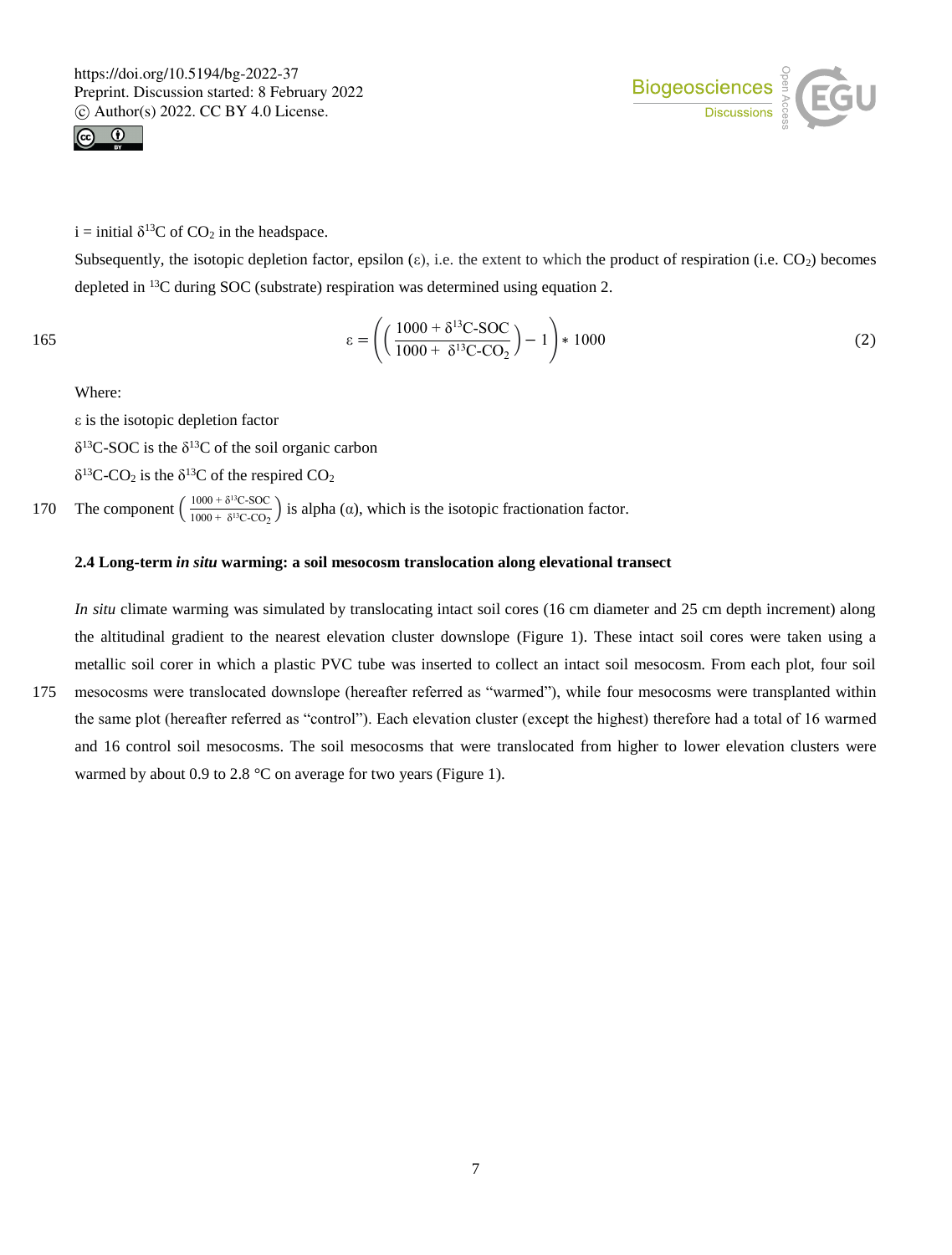





180 **Figure 1. The height profile of the Rwenzori elevational transect starting from nearby premontane Kibale Forest National Park (1250-1300 m a.s.l.) onto the Rwenzori Mountains National Park (1750-3000 m a.s.l.). Mean annual** *in situ* **temperatures for each of the five elevation clusters are indicated. The set-up of** *in situ* **warming through downslope translocation of soil cores to the immediate lower elevation cluster is illustrated on the left side of the scheme. Different colours on the elevation axis represent the colour code for each elevation cluster throughout the manuscript.**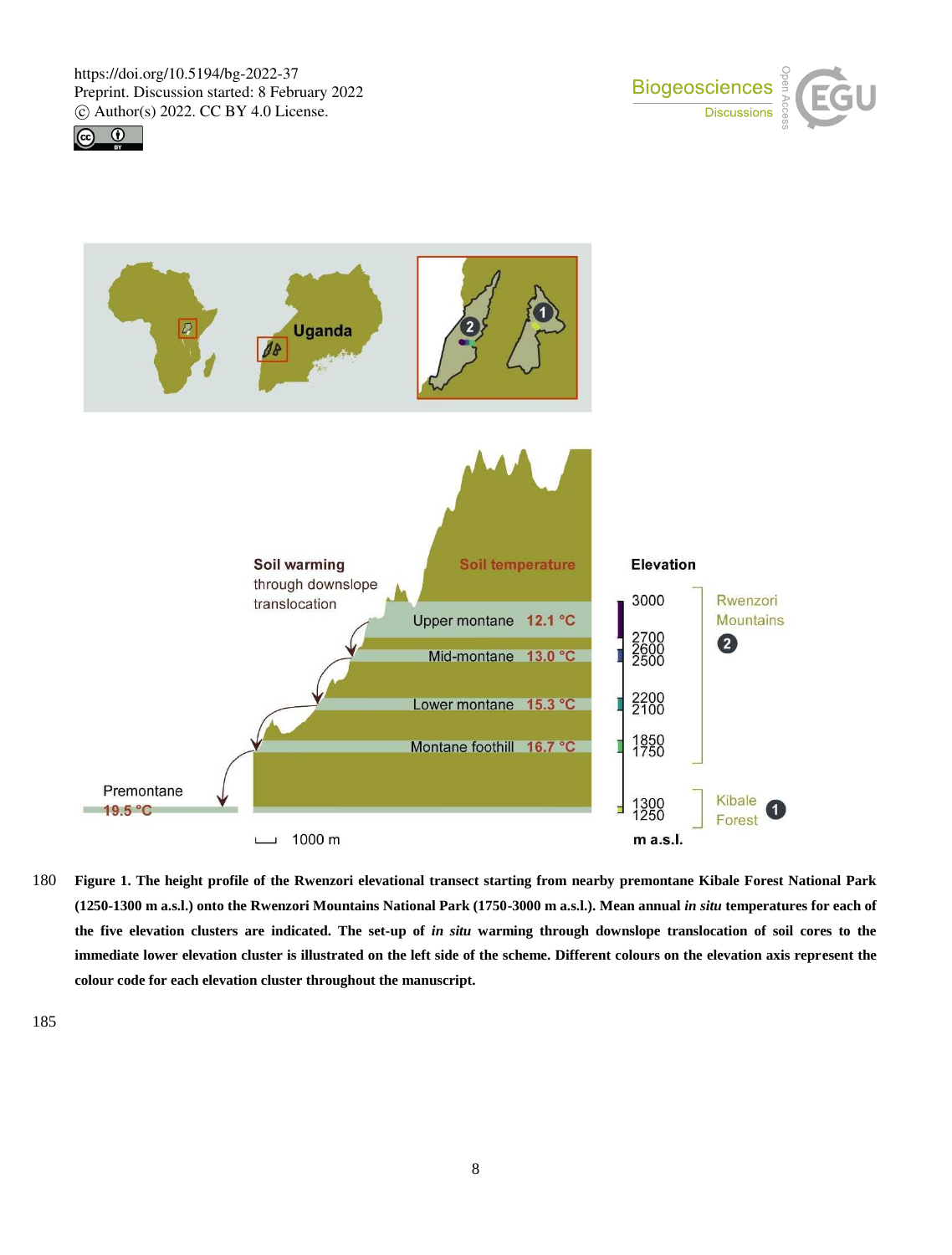



After 650 days of *in situ* incubation between November 2017 to September 2019 of both control and warmed soil cores, the cores were collected. The top 10 cm of the soil cores was collected (i.e. the soil layer with the highest C content and most active in C cycling), homogenised, air-dried, and sieved (2 mm mesh size) for additional laboratory incubation experiments, in order to assess the effect of two years of *in situ* warming on: (i) CO<sub>2</sub> respiration rates, (ii) the AE and Q<sub>10</sub> coefficient, (iii)

190 SOC and soil  $\delta^{13}$ C isotopic composition.

To assess the above parameters (i-iii), the soil samples from the translocation experiment were subjected to another incubation experiment under optimal soil moisture conditions. Firstly, the control and warmed samples were incubated at the corresponding mean annual soil temperatures at which they were transplanted *in situ* (Table 1). Additionally, subsamples 195 from the same soil were also incubated at four other temperatures (5, 10, 15 and 30 °C, covering the temperature ranges in the entire elevational transect) to allow determination of AE and  $Q_{10}$  through curve fitting of the CO<sub>2</sub> respiration rates at five

different temperatures.

For these experiments, 6-15 g of air-dried soil (where the mass depended on the bulk density) was placed in the gas jar (50

- 200 mL by volume) for each temperature treatment and moistened with deionised water to attain 60 % WFPS. The soil was then gently compressed to a pre-determined height in correspondence with the bulk density of the undisturbed soil. Subsequently, the jars were weighted, covered with parafilm and pre-incubated for 14 days to allow for the re-activation and stabilisation of microbial activities. During the pre-incubation, the soil moisture content in each jar was monitored, and when needed corrected by adding deionised water. After 14 days of pre-incubation, the collection of air samples for the determination of
- 205 CO<sup>2</sup> respiration rate was initiated by removing the parafilm, aerating the samples and closing the lids in an air-tight way. The CO<sup>2</sup> concentrations at starting condition and after 24 hours were analysed using a gas chromatograph (Finnigan Trace GC Ultra, Thermo Electron Corporation, Milan, Italy) fitted with a thermal conductivity detector. Eventually, the  $CO<sub>2</sub>$  respiration rate was determined as the slope of  $CO<sub>2</sub>$  concentration in function of time.

#### **2.5** *In situ* **total soil CO<sup>2</sup> respiration**

- 210 Along the Rwenzori elevational transect, we selected one sampling plot in each of the four elevation clusters at 1250-1300, 1750-1850, 2100-2200 and 2700-3000 m a.s.l., for the collection of *in situ* gas samples. In each study plot, *in situ* total soil respiration rates were measured following the static chamber method (Collier et al., 2014). Each sampling plot was subdivided into four 20 m by 20 m subplots. In each plot, five positions for static chambers were identified, with one position per 20 m by 20 m subplot, and another one in the center of the 40 m by 40 m permanent sample plot. The collars of
- 215 the static chambers (to anchor the chamber in the soil) were installed in the soil at least 24 hours before the first gas sampling event and were maintained in the field throughout the sample collection periods to minimise the effect of soil disturbance. Natural litter cover was left intact but plants were not included within the measuring chamber. For respiration rate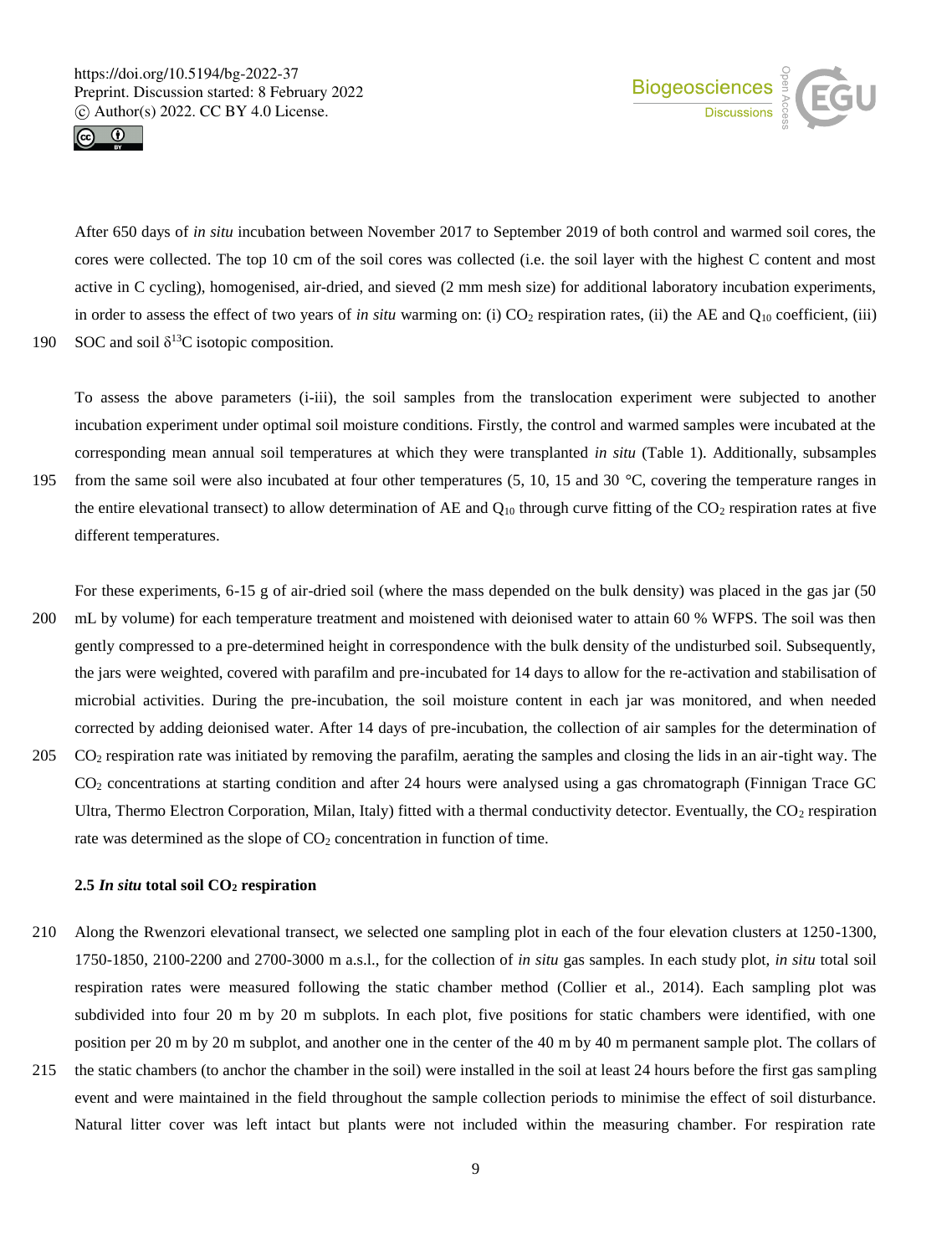



measurements a static, opaque gas chamber was placed on top of the collar, to create a headspace in which  $CO<sub>2</sub>$  emitted from the soil can accumulate. Both the collars and the chambers are made of polyvinylchloride (PVC) material and were painted 220 white to limit heating of the chamber's headspace air. The chamber was equipped with a vent tube to minimise pressure differences, and a septum connected to a three-way valve to allow the collection of headspace air samples. The headspace volume of the static gas chamber was  $5 L$  and the surface area was  $0.019 \text{ m}^2$ .

During each sampling event, the five gas chambers were closed for 90 minutes, during which 15 mL air samples were 225 collected with a syringe from the chamber headspace at 30-minute intervals starting at time 0 minute until 90 minutes (i.e.  $t_1$  $= 0$ ,  $t_2 = 30$ ,  $t_3 = 60$ , and  $t_4 = 90$  minutes). Prior to air sample collection, the gas chamber headspace was flushed three times with its headspace air using the sampling syringe to homogenise the air in the gas chamber headspace. Headspace air samples of 15 mL each were immediately injected in 12 mL pre-evacuated air-tight vials (Labco, Lampeter, Wales, U.K) that were closed with a silicone septum (Dow Corning 734). This created a slight over-pressure in the vials. The headspace

- 230 air samples were collected for five consecutive days during the start of the rainy season (August 2019), and the same process was repeated in the mid rainy season (September 2019) to account for any seasonal variations in environmental conditions.  $CO<sub>2</sub>$  emission measurements were not done in the dry season because microbial respiration and temperature sensitivity are low when the WFPS is below 30 % (Aon et al., 2001). The collection of headspace air samples was always consistently executed between 11:00 and 13:00 hours in all plots to minimize the effect of diurnal temperature differences (Keane and
- 235 Ineson, 2017).

#### **2.6 Determination of CO<sup>2</sup> respiration rates, AE and Q<sup>10</sup>**

To convert the measured CO<sup>2</sup> concentrations into respiration rates, we fitted a linear regression of the concentrations over time. The derived soil CO<sub>2</sub> respiration rates were then expressed in units of grams of C per unit area per hour (for *in situ* measurements) or units of grams of C per unit of soil per hour or normalised per unit SOC (for laboratory incubations) to 240 obtain the "specific" heterotrophic  $CO<sub>2</sub>$  respiration rate. This was done using the ideal gas law as described in equation (3) to obtain the net gas respiration rates taking into account the headspace volume of the gas chamber, pressure, temperature and molar weight of the gas (Collier et al., 2014; Dalal et al., 2008; Kutzbach et al., 2007).

$$
F_C = \left[\frac{\Delta C}{\Delta t}\right] * \left[\frac{P^* V}{R^* T^* A}\right] * M_w \tag{3}
$$

Where:

245 F<sub>C</sub> is the resulting gas respiration rate in  $(g C m<sup>-2</sup> h<sup>-1</sup>)$  (for *in situ* respiration rates) ∆C is the change in gas concentrations (ppm) ∆t is the change in incubation time (hour) P is the pressure (atm)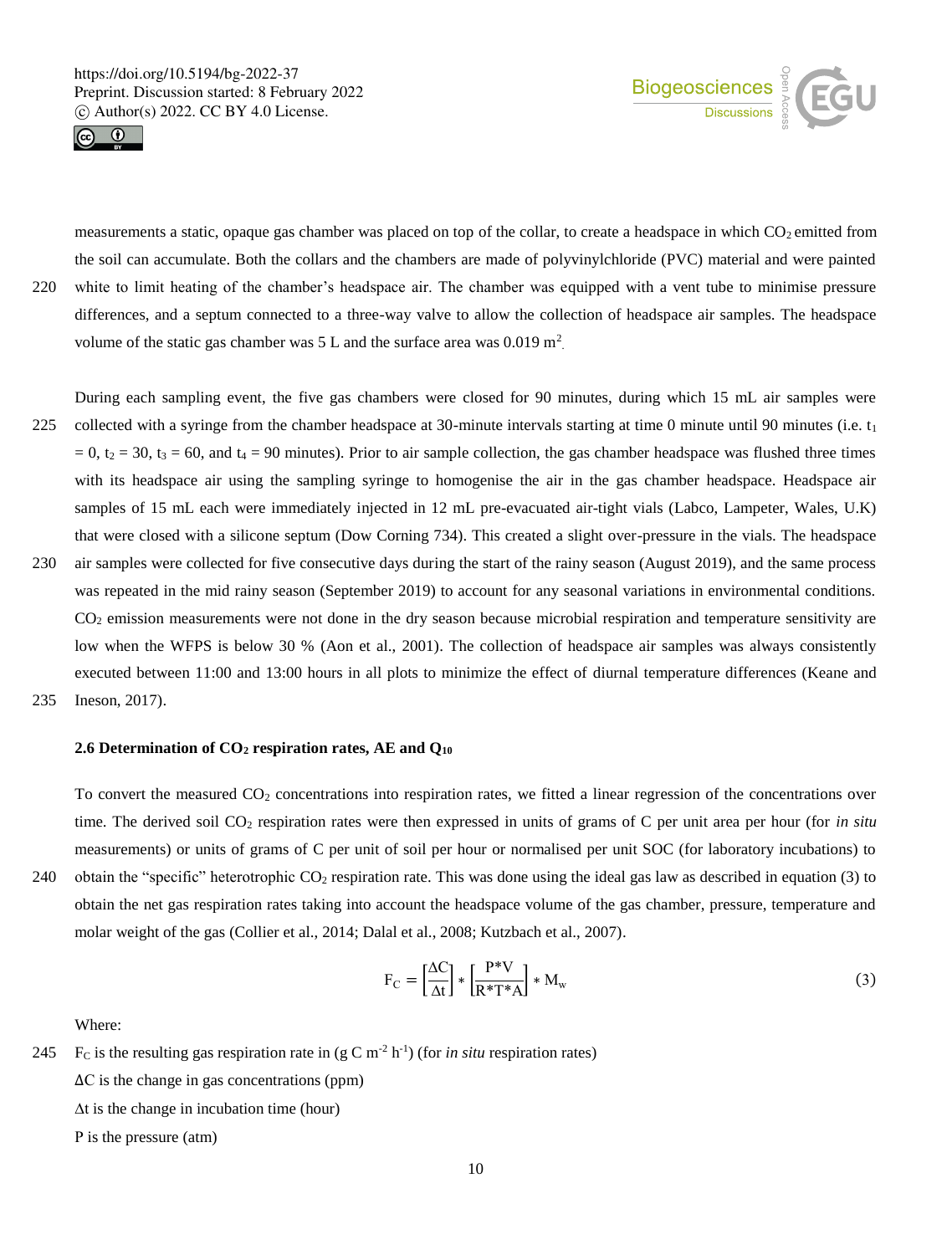



V is the volume of the gas chamber headspace (L)

250 R is the molar gas constant (L atm mol<sup>-1</sup>  $K^{-1}$ )

T is the absolute temperature (K)

A is the surface area of the gas chamber  $(m<sup>2</sup>)$ 

 $M_w$  is the molar weight (g mol<sup>-1</sup>)

255 For the laboratory incubation experiments, the parameter A (i.e. the surface area of the gas chamber) was replaced either by the weight of the incubated soil (to express it as "mg C  $h^{-1}$  kg<sup>-1</sup> soil" or by the concentration of soil SOC (to express it as "µg  $C$  h<sup>-1</sup> g<sup>-1</sup> SOC").

To determine the activation energy of  $CO<sub>2</sub>$  respiration rate, we employed equation (4) with the respiration rate expressed per 260 unit SOC.

$$
F_C = b * e^{\frac{-AE}{R*T}}
$$
 (4)

Where:

 $F_C$  is the specific CO<sub>2</sub> respiration rate (µg C h<sup>-1</sup> g<sup>-1</sup> SOC)

b is a pre-exponential factor (that is, the theoretical reaction rate constant in the absence of activation energy)

265 AE is the activation energy in  $kJ \text{ mol}^{-1}$ 

After log transformation, equation (4) becomes:

$$
\ln F_C = AE * \left[\frac{-1}{R*T}\right] + \ln b \tag{5}
$$

Hence, when plotting ln F<sub>C</sub> against  $\frac{-1}{R*T}$ , the activation energy can be determined as the slope of the linear regression (SI, 270 Figure 1).

To determine the coefficient for temperature sensitivity of SOC respiration ( $Q_{10}$ ), the CO<sub>2</sub> respiration at five different incubation temperatures were firstly fitted to an exponential function, i.e. equation (6) (SI, Figure 2).

$$
F_C = a * e^{k*T}
$$
 (6)

275 From the two exponential regression constants a and k, the k value was used to calculate the  $Q_{10}$ , using equation (7).

$$
Q_{10} = e^{10*k} \tag{7}
$$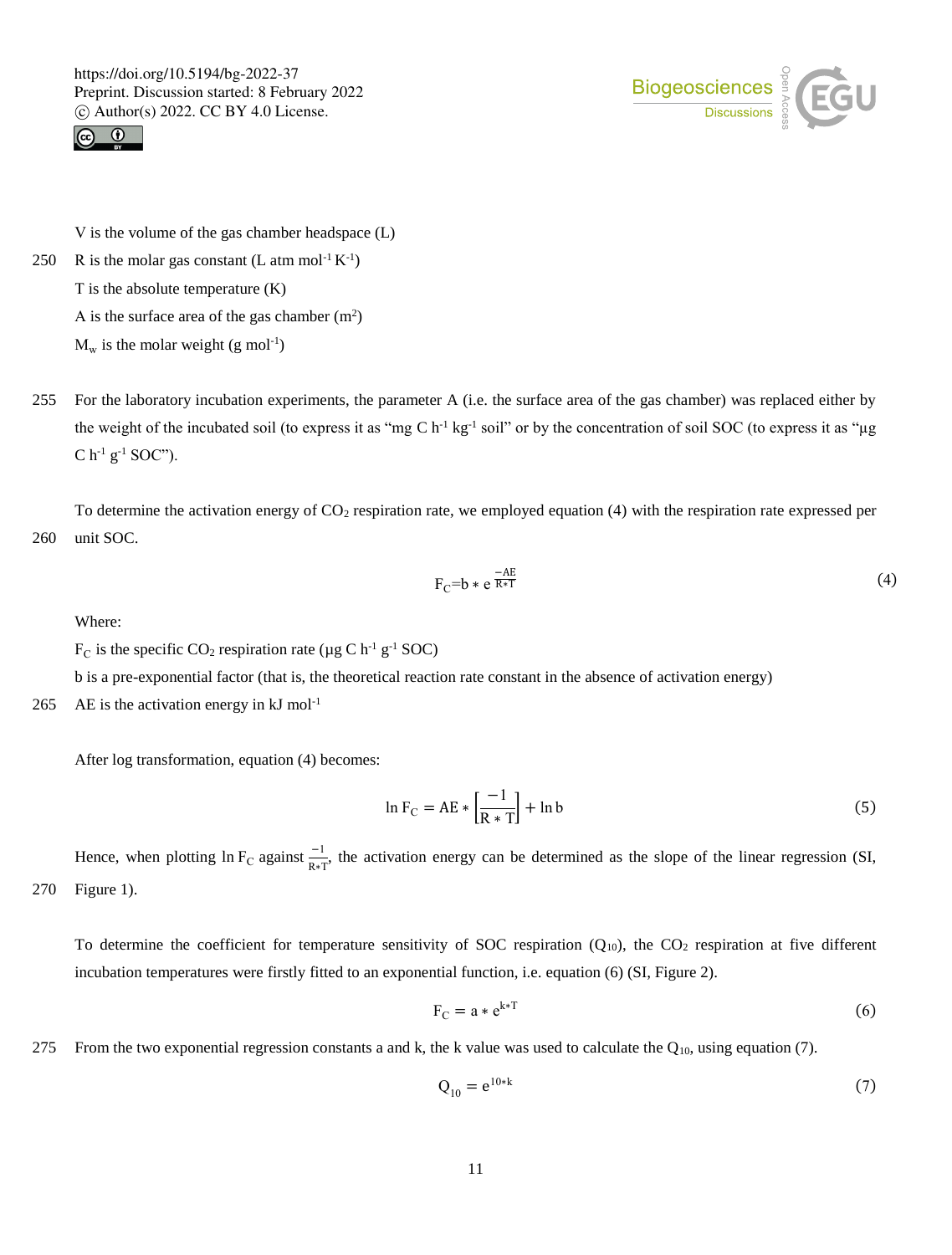



#### **2.7 Data Analysis**

To determine whether there was a difference in the  $CO<sub>2</sub>$  respiration rates, AE and  $Q<sub>10</sub>$  among the elevation clusters in the 280 elevational transect, we employed analysis of variance (ANOVA) to check differences in means of each variable. Where a significant difference was detected, post-hoc analysis for multiple comparisons was performed using Tukey honest comparison of means to explicitly reveal which elevation clusters differed from each other. We used quantile-quantile and residual plots to check whether the data followed assumptions of ANOVA. To check whether there was a dependency of  $CO<sub>2</sub>$  respiration rates, AE and  $Q<sub>10</sub>$  on elevation, we used the linear mixed effect model regression "lme4" package in R 285 software, in which elevation was used as fixed effect and elevation cluster location as random effect (to control for spatial clustering of the sampling plots). To estimate the *P*-values, we used type III analysis of variance with Satterthwaite's approximation method in the linear mixed effect model. In each linear mixed effect model, both marginal R square  $(R<sup>2</sup><sub>m</sub>)$  and conditional R square  $(R^2_c)$  values were obtained following Nakagawa and Schielzeth (2013). Further, to check for a change in CO<sub>2</sub> respiration rates, AE, Q<sub>10</sub>, SOC content and  $\delta^{13}$ C isotopic composition between control and *in situ* warmed soil at 290 each elevation cluster, we used a Wilcoxon test. Subsequently, to check the effect of warming along the entire elevational transect, we fitted linear mixed effect model for both control and warmed soil, where elevation was used as fixed effect and the elevation clusters as random. Finally, we employed principal component analysis to explore changes in microbial community and soil physicochemical properties along the elevational transect. All data were analysed using R software (R

Core Team, 2021), and a *P*-value of 0.05 was taken as significance level.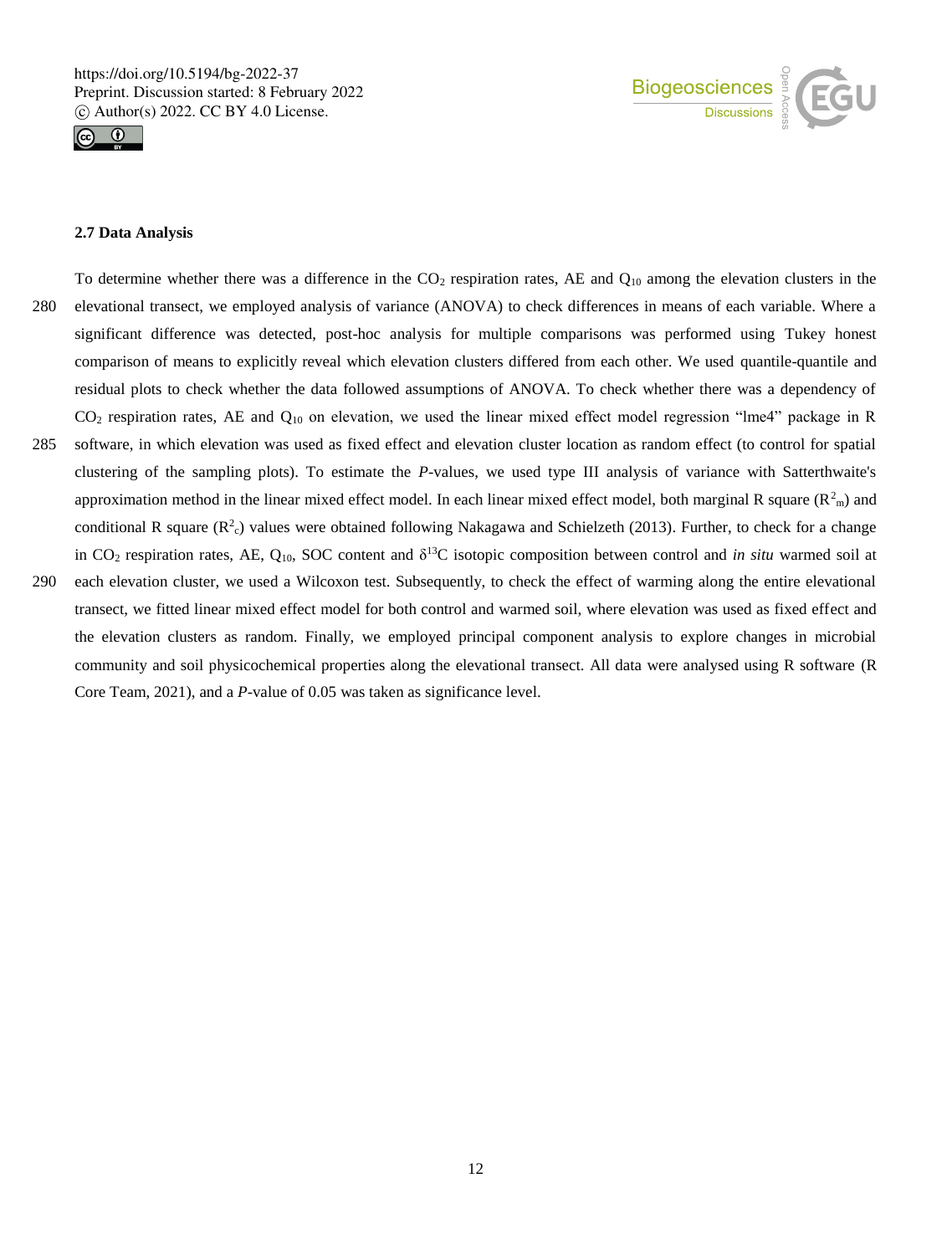



# 295 **3 Results**

# **3.1 Physicochemical soil properties and microbial community**

The physicochemical soil properties in the Rwenzori elevational transect are described in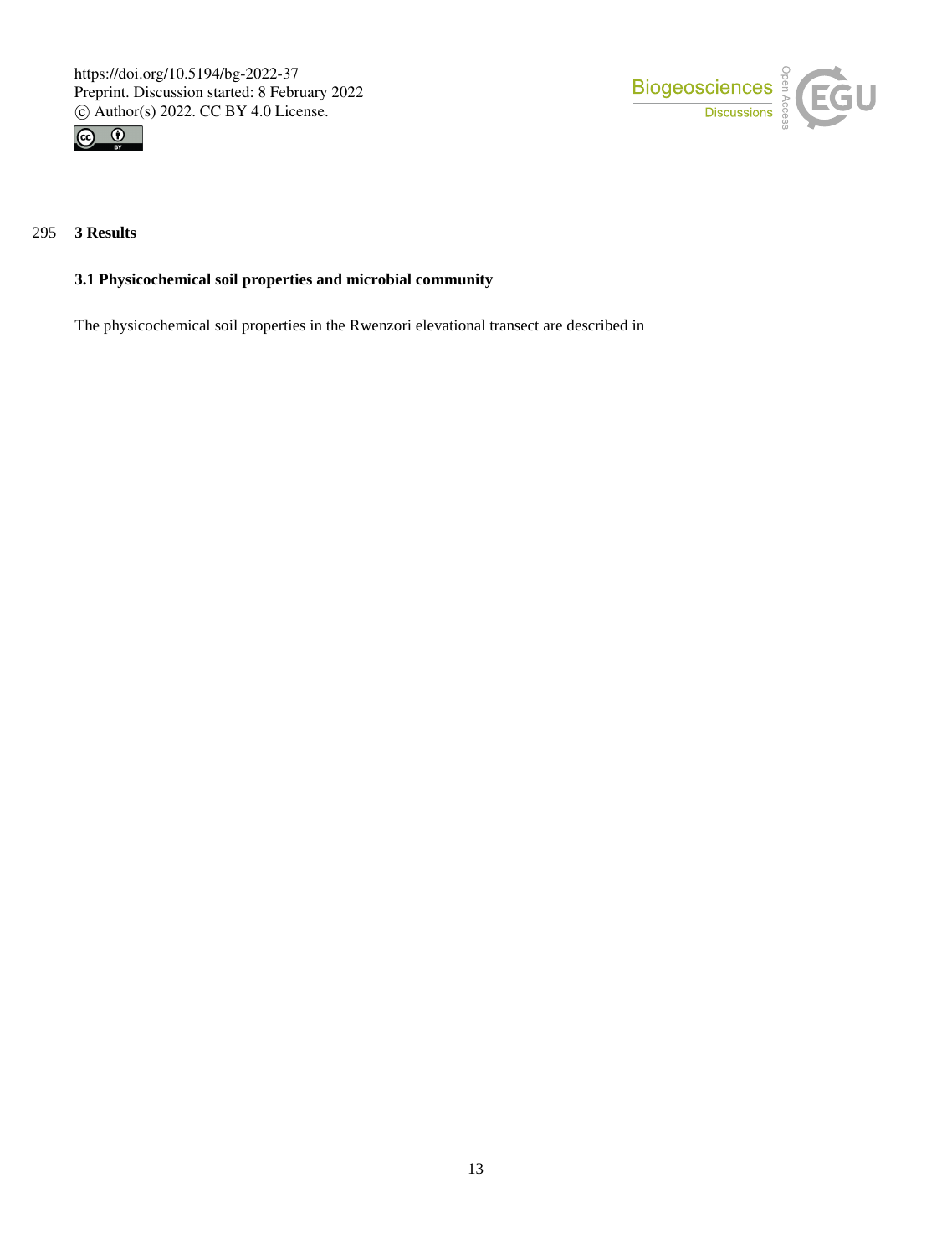



Table 1. Along the elevational transect, average annual soil temperature, bulk density and pH<sub>KCl</sub> decreased linearly. On the other hand, SOC, soil total N and carbon-to-nitrogen (C:N) ratio, increased linearly with increasing elevation. On the other 300 hand, the  $\delta^{13}$ C of the SOC showed no linear trend along the elevational transect.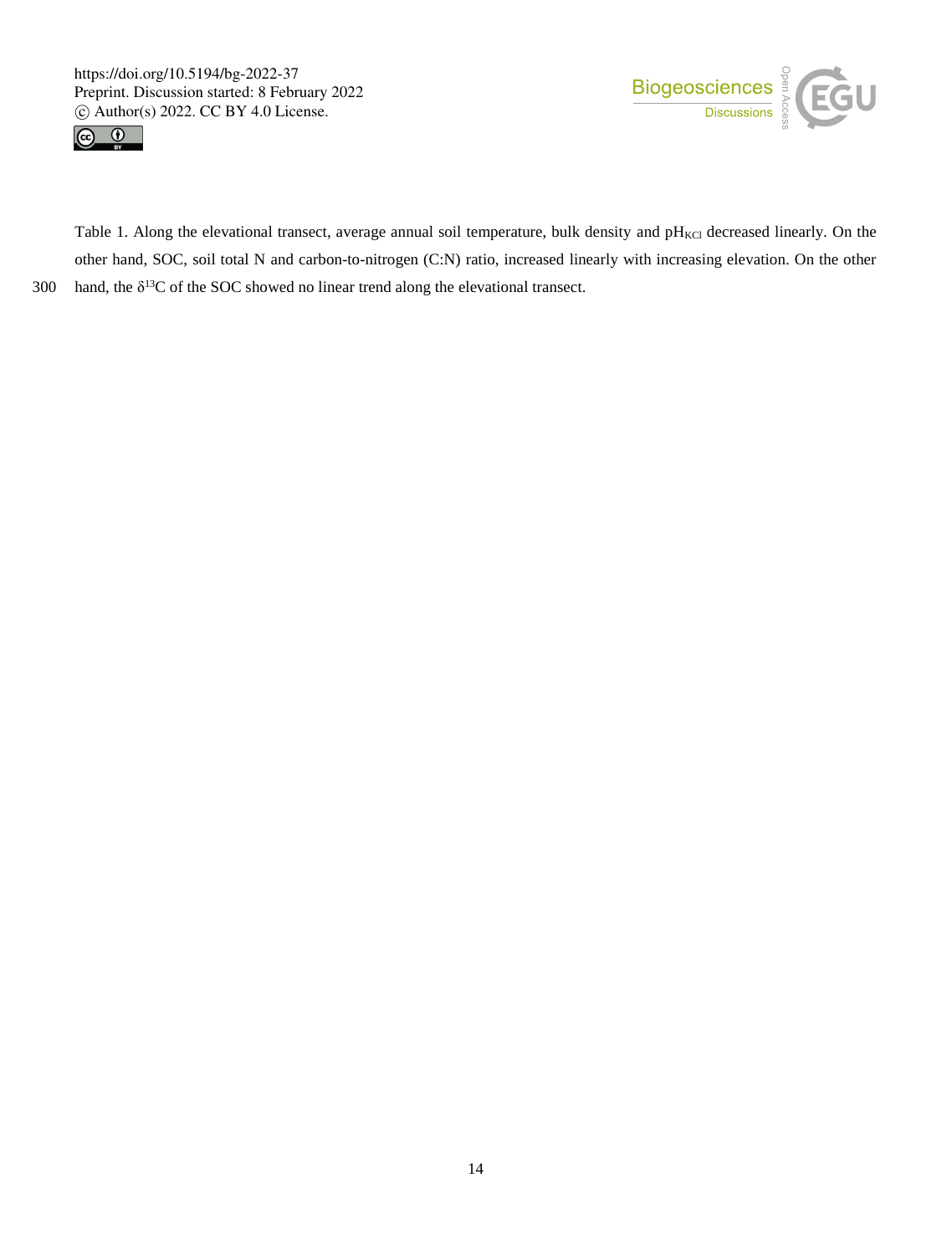



**Table 1. Physicochemical soil properties (0-10 cm) of the elevational transect on the East facing slope of the Rwenzori Mountains National Park (1750-3000 m a.s.l.) and the premontane Kibale Forest National Park (1250-1300 m a.s.l.). Indicated are the mean values plus/minus standard deviations of average annual soil temperature at 5 cm depth, bulk density (ρb), pH in KCl solution** (pH<sub>KCl</sub>), carbon (C) content, nitrogen (N) content, carbon-to-nitrogen ratio (C:N), and  $\delta^{13}$ C. The elevational trend from the linear 305 **mixed effect regression model estimate per 100 m of elevation increase is also indicated with the standard error (SE),** *P***-value, marginal**  $\mathbb{R}^2$  **(** $\mathbb{R}^2$ **<sub>m</sub>**) and conditional  $\mathbb{R}^2$  ( $\mathbb{R}^2$ <sub>c</sub>).

| C(%)                         | $pH_{\rm KCl}$               | $\rho_{b}$ (g $\rm cm^{-3})$ | temperatur<br>Soil  | Soil class                     | Elevation cluster<br>(m a.s.l.)    |
|------------------------------|------------------------------|------------------------------|---------------------|--------------------------------|------------------------------------|
|                              |                              |                              | $e\, (^\circ\rm C)$ |                                |                                    |
| $4.04 \pm 1.41$ <sup>c</sup> | $5.41 \pm 0.29^a$            | $1.04 \pm 0.09^{a}$          | $19.5 \pm 1.1^{a}$  | Ferralsol                      | 1250-1300                          |
| $5.31 \pm 2.15^{\circ}$      | $4.13 \pm 0.11^{\rm b}$      | $0.77 \pm 0.13^{b}$          | $16.7 \pm 0.8^{b}$  | Leptosol                       | 1750-1850                          |
| $13.36 \pm 0.68^{\rm b}$     | $4.00 \pm 0.13^{b}$          | $0.51\pm0.07^{\rm c}$        | $15.3 \pm 1.0^c$    | Leptosol                       | 2100-2200                          |
| $18.27 \pm 3.58^a$           | $3.56 \pm 0.13$ <sup>c</sup> | $0.45 \pm 0.07$ <sup>c</sup> | $13.0 \pm 0.9^d$    | Leptosol                       | 2500-2600                          |
| $22.97 \pm 4.29^a$           | $3.25 \pm 0.21$ <sup>c</sup> | $0.44 \pm 0.08$ <sup>c</sup> | $12.1 \pm 1.1^e$    | Leptosol                       | 2700-3000                          |
| 1.33                         | $-0.13$                      | $-0.04$                      | $-0.51$             | $\mathop{\mathsf{X}}\nolimits$ | estimate per 100 m<br>Fixed effect |
| 0.22                         | $0.02\,$                     | 0.00                         | 0.00                |                                | SE                                 |
| $0.007*$                     | $0.011*$                     | $0.009*$                     | $0.001*$            |                                | P-value                            |
| $\!0.81$                     | 0.83                         | 0.78                         | 0.90                |                                | $\mathbf{R}_{\ \rm m}^2$           |
| 0.89                         | 0.91                         | 0.85                         | 0.90                |                                | $\mathbf{R}^2_{\rm c}$             |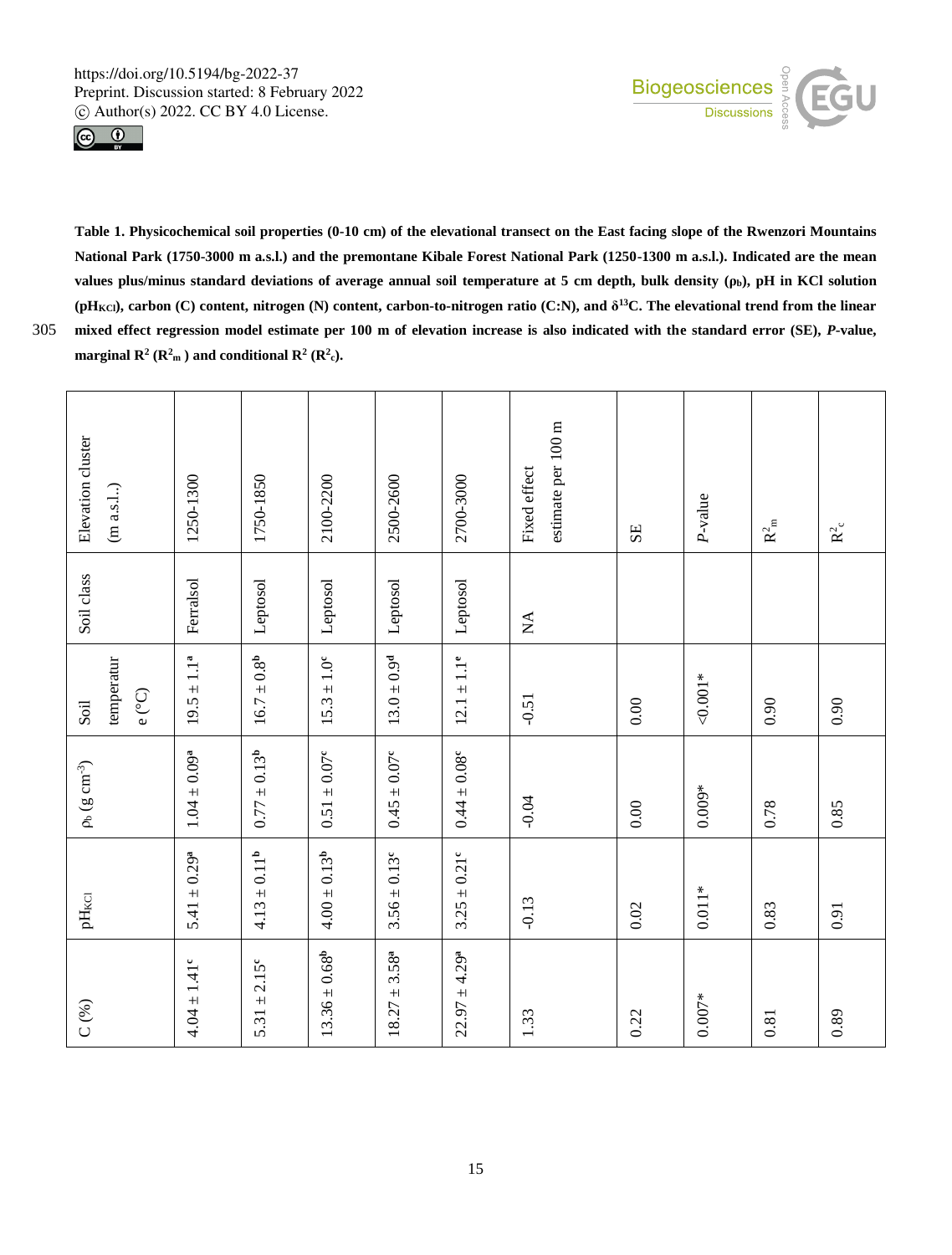



| $\delta^{13}C$ (%o)                | $\sum_{i=1}^{n}$              | $\rm N$ (%)                   |
|------------------------------------|-------------------------------|-------------------------------|
| $\pm$ 0.6 <sup>ab</sup><br>$-25.5$ | $\pm$ 0.7 <sup>b</sup><br>9.1 | $0.44 \pm 0.12^{\circ}$       |
| $\pm$ 0.9ª<br>$-24.5$              | $\pm$ 0.5 <sup>b</sup><br>8.9 | $0.60 \pm 0.24^{\circ}$       |
| $\pm$ 0.6 <sup>ab</sup><br>$-25.3$ | ±1.6 <sup>a</sup><br>12.5     | $1.09 \pm 0.17^{p}$           |
| $-25.8 \pm 0.7$ <sup>ab</sup>      | $13.0 \pm 0.7^a$              | $1.40 \pm 0.20$ <sup>ab</sup> |
| $-26.4 \pm 0.3^{\circ}$            | $12.6 \pm 0.9^a$              | $10.25^{a}$<br>1.81           |
| $-0.06$                            | 0.31                          | 0.09                          |
| 0.05                               | 0.09                          | 0.01                          |
| 0.345                              | $0.041*$                      | $0.006*$                      |
| 0.13                               | 0.59                          | 0.82                          |
| 0.51                               | 0.82                          | $0.87\,$                      |

Different lowercase letters in superscript (bold) next to values of each elevation cluster (same row) indicate a significant difference among the sites at *P* < 0.05. The mean values were calculated from 4 separate composite soil samples per elevation cluster and are expressed per unit of dry soil. The *P-*values for a statistically significant elevational linear trends are 310 marked with an asterisk symbol "\*".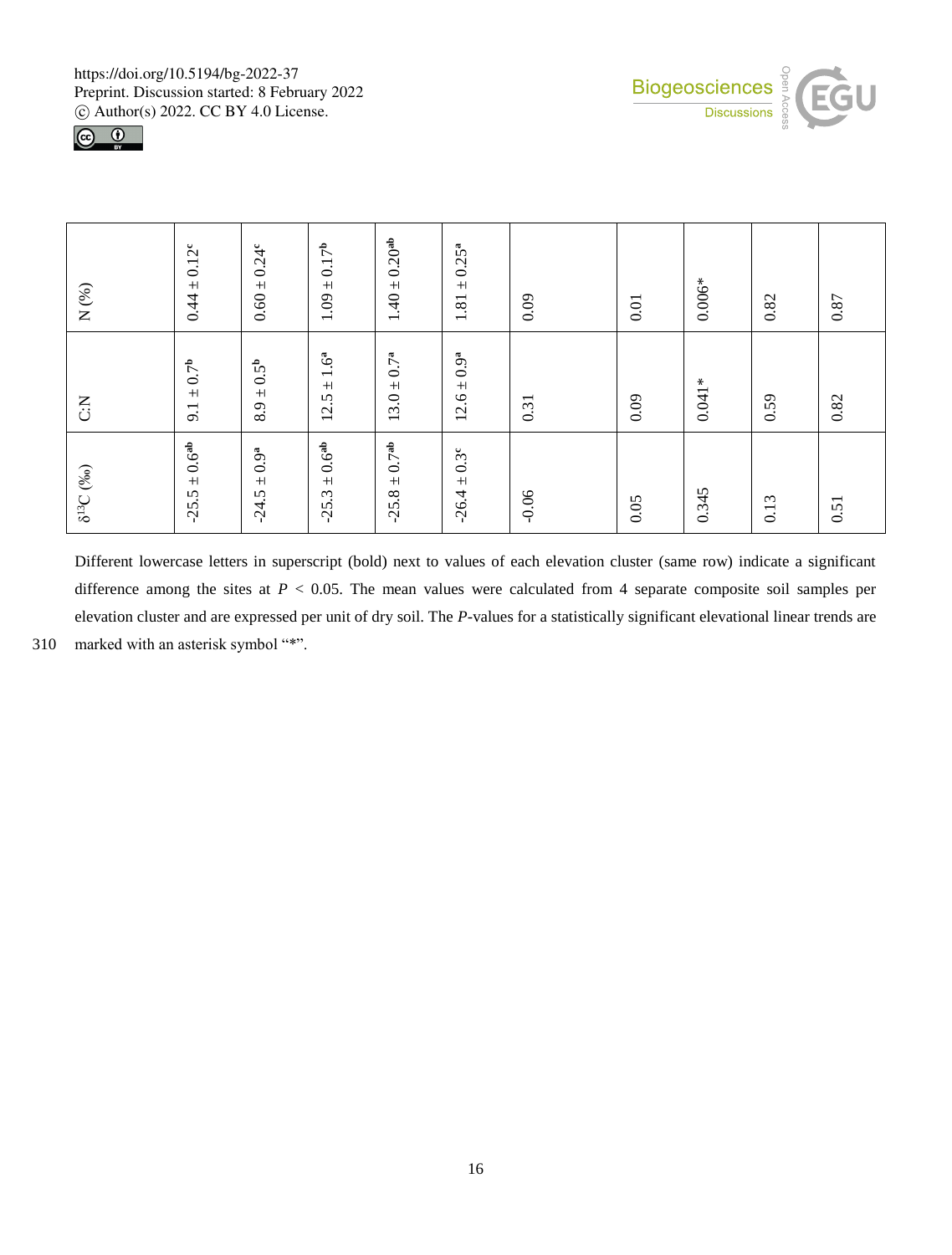



Further, at the start of the rainy season, the average *in situ* soil temperature at 5 cm depth decreased from 19.6  $\pm$  0.3 °C at 1250-1300 m a.s.l. to  $11.9 \pm 0.5$  °C at 2700-3000 m a.s.l. (SI, Table 3). Generally, along the elevational transect, the average soil temperature at the start of the rainy season decreased linearly at a rate of  $0.50 \pm 0.04$  °C per 100 m of elevation increase  $(R<sup>2</sup><sub>m</sub> = 0.96, P = 0.006, SI, Figure 3)$ . On the other hand, in the mid rainy season, the average *in situ* soil temperature 315 decreased from 20.4  $\pm$  0.4 °C at 1250-1300 m a.s.l. to 12.3  $\pm$  0.4 °C at 2700-3000 m a.s.l.. Similarly, in the mid rainy season, the soil temperature decreased linearly by  $0.52 \pm 0.06$  °C per 100 m of elevation increase ( $R_{m}^{2} = 0.92$ ,  $P = 0.014$ , SI, Figure 3). Additionally, at each elevation cluster, the average soil temperature at 5 cm depth was significantly higher in the mid rainy season than at the start of the rainy season (SI, Table 3, SI, Figure 3).

- 320 In addition, at the start of the rainy season, the average percentage WFPS was  $33.1 \pm 1.2$  % at 1250-1300 m a.s.l.,  $22.2 \pm 2.5$ % at 1750-1850 m a.s.l., 41.7 ± 2.9 % at 2100-2200 m a.s.l., and 42.7 ± 8.7 % at 2700-3000 m a.s.l. (SI, Table 3). Generally, along the elevational transect, the average WFPS showed no significant elevational trend at the start of the rainy season (SI, Figure 3). In the mid rainy season, the average percentage water-filled pore space was  $57.2 \pm 5.8$  % at  $1250-1300$  m a.s.l.,  $44.8 \pm 3.8$  % at 1750-1850 m a.s.l.,  $45.4 \pm 4.8$  % at 2100-2200 m a.s.l., and finally  $44.5 \pm 9.0$  % at the highest elevation
- 325 cluster (2700-3000 m a.s.l.) (SI, Table 3). Generally, along the elevational transect, the average WFPS showed no significant elevational trend in the mid rainy season (SI, Figure 3). On the other hand, the soil moisture content was always higher in the mid rainy season in all elevation clusters except at 2700-3000 m a.s.l. (no significant difference) (SI, Table 3).
- Finally, along the elevational transect, the microbial community composition showed no significant trend (SI, Figure 4). The 330 percentage of the variability explained by elevation was low for each microbial group, i.e. gram-positive bacteria ( $R_m^2$  = 0.07), gram negative bacteria ( $R_m^2 = 0.01$ ), fungi ( $R_m^2 = 012$ ), total PLFA (bacteria plus fungi) ( $R_m^2 = 0.06$ ), the ratio of gram-positive to gram-negative bacteria ( $R_m^2 = 0.05$ ) and the ratio of bacteria to fungi ( $R_m^2 = 0.10$ ) (SI, Figure 4). Subsequently, the principle component analysis (PCA) of soil parameters (including microbial community composition), further confirmed that the ratio of bacteria to fungi depicted a weak negative correlation with elevation. Further, the ratio of
- 335 gram-positive to gram-negative bacteria revealed a weak positive correlation with elevation (Figure 4, SI, Table 2). The parameters of principle component 1 with correlation scores above 0.5 included the total PLFA (bacteria plus fungi), fungi, gram-positive and gram-negative bacteria and physicochemical soil properties (soil bulk density, temperature, pH, SOC, total N, C:N). On the other hand, parameters of principle component 2 included the total PLFA (bacteria plus fungi), fungi, gram-positive and gram-negative bacteria, and the ratio of gram-positive to gram-negative bacteria and soil pH. Generally,
- 340 the PCA indeed revealed that the five elevation clusters have similar soil physicochemical properties. Further, it shows that the microbial community vectors are roughly orthogonal to the vectors of soil physicochemical properties. Up to 57.0 % and 23.3 % of the variability in the parameters were explained by principle component 1 and 2, respectively (Figure 2, SI, Table 2).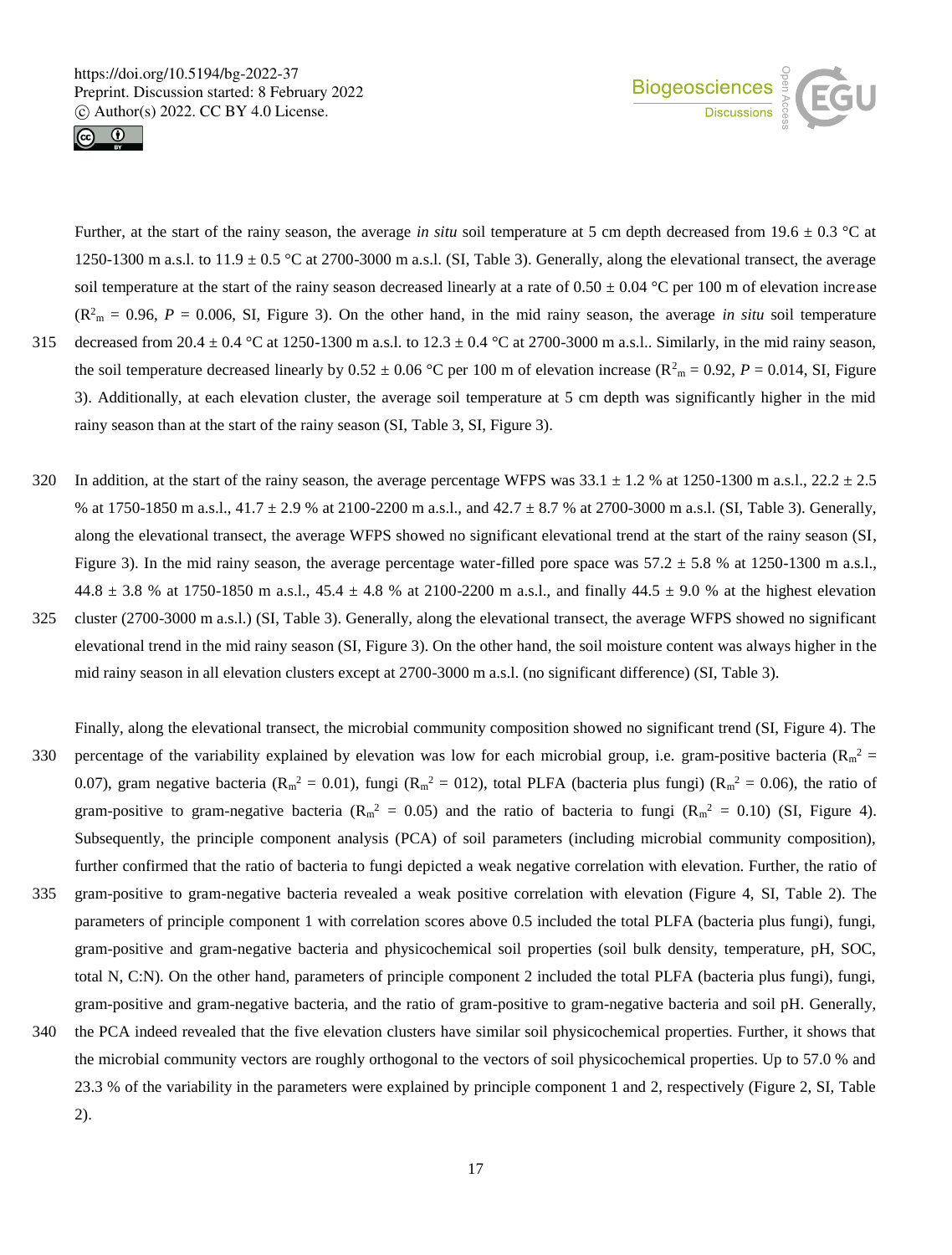





- 345 **Figure 2. Principal component analysis (rescaled) of the relationships along elevational transect for soil physicochemical properties (i.e. the soil total nitrogen (total N), soil organic carbon (SOC), carbon-to-nitrogen ratio (C:N), soil pH (pH), soil temperature at 5 cm depth (temperature), bulk density) and the microbial community compositions (i.e. the bacteria to fungi ratio (bacteria:fungi) (total PLFA, in nmol g-1 soil), the ratio of gram-positive-to-gram-negative bacteria (gram+:gram-). The principal component 1 explained 57.0 % of the variability in studied parameters, while principal component 2 explained 23.3 % of the variability. The**
- 350 **symbols of the individual plots on the biplot of the first two principal components are shown in different colours per elevation cluster.**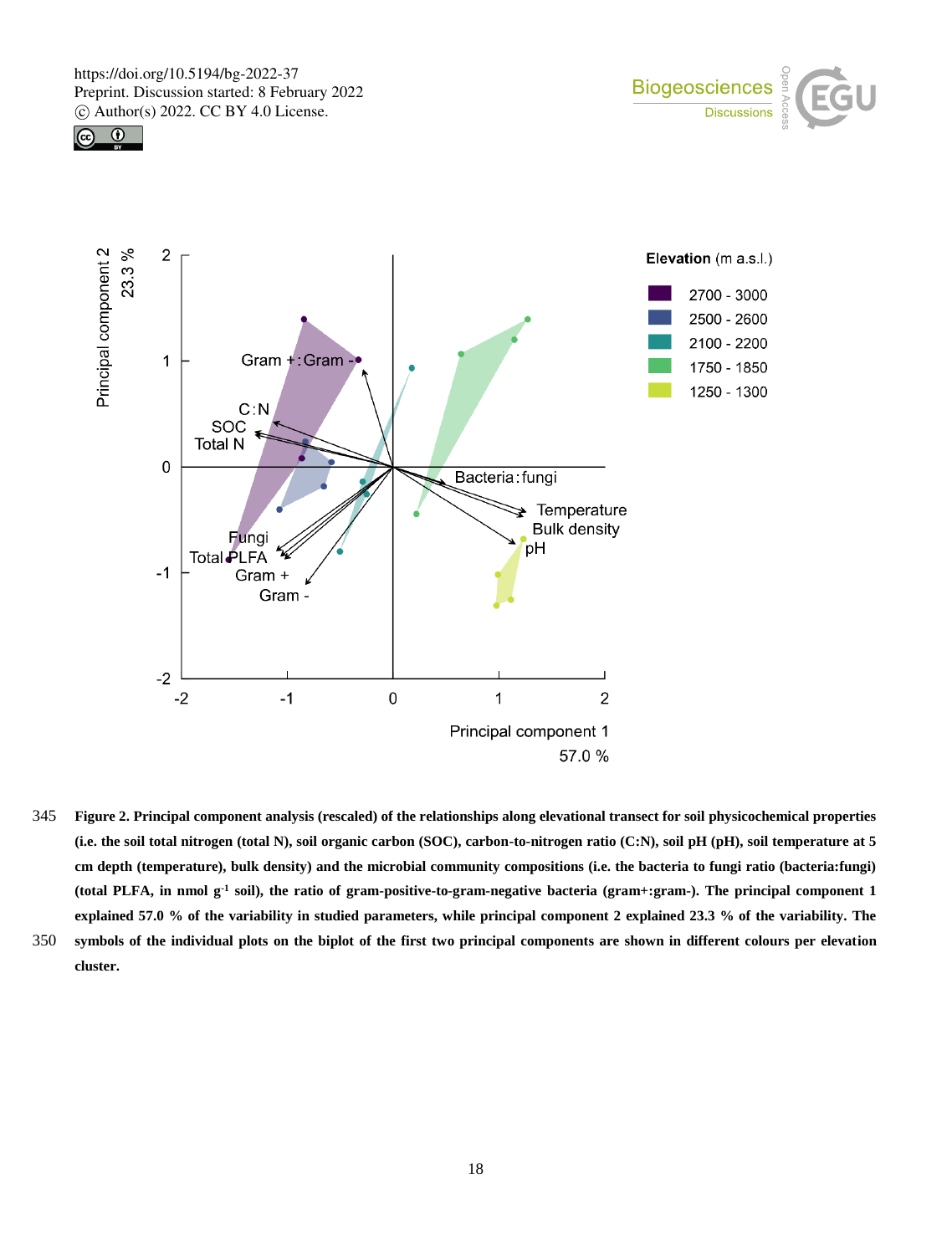



### **3.2 Laboratory-based heterotrophic soil CO<sup>2</sup> respiration rate, AE and Q<sup>10</sup>**

The heterotrophic CO<sup>2</sup> respiration rates from laboratory incubations at corresponding mean *in situ* temperature only showed a significant difference when comparing elevation cluster at 2100-2200 m a.s.l. (CO<sub>2</sub> respiration rate of 0.71  $\pm$  0.27 mg C h<sup>-1</sup> 355 kg<sup>-1</sup>) with the elevation cluster at 2700-3000 m a.s.l. (CO<sub>2</sub> respiration rate of  $0.55 \pm 0.15$  mg C h<sup>-1</sup> kg<sup>-1</sup>) ( $P = 0.025$ , SI, Table 3). Furthermore, the heterotrophic CO<sub>2</sub> respiration rate at elevation cluster of 1750-1850 m a.s.l. was  $0.51 \pm 0.20$  mg C h<sup>-1</sup> kg<sup>-1</sup> <sup>1</sup> soil, which was statistically similar to the respiration rate of  $0.55 \pm 0.15$  mg C h<sup>-1</sup> kg<sup>-1</sup> soil at the highest elevation cluster (2700-3000 m a.s.l.). Similarly, heterotrophic respiration rate of  $0.67 \pm 0.22$  mg C h<sup>-1</sup> kg<sup>-1</sup> soil and of  $0.64 \pm 0.25$  mg C h<sup>-1</sup> kg<sup>-1</sup> soil were recorded for the lowest elevation cluster (1250-1300 m a.s.l.) and the mid-elevation cluster at 2500-2600 m

360 a.s.l., respectively (SI, Table 3). Consequently, heterotrophic  $CO<sub>2</sub>$  respiration rate from laboratory incubations showed a nonsignificant linear decrease at a rate of  $0.004 \pm 0.008$  mg C h<sup>-1</sup> kg<sup>-1</sup> per 100 m of elevation increase ( $R^2$ <sub>m</sub> = 0.007, *P* = 0.677, Table 2, Figure 3(a)).

In contrast, the specific heterotrophic  $CO<sub>2</sub>$  respiration rate (normalised per gram of SOC) revealed a significant linear trend 365 along the elevational transect. The highest CO<sub>2</sub> respiration rate of 17.2  $\pm$  5.3 µg C h<sup>-1</sup> g<sup>-1</sup> SOC was detected at the lowest elevation cluster (1250-1300 m a.s.l.). This decreased to  $10.8 \pm 4.8$  µg C h<sup>-1</sup> g<sup>-1</sup> SOC at 1750-1850 m a.s.l. and to 5.3  $\pm$  2.1 μg C h<sup>-1</sup> g<sup>-1</sup> SOC at 2100-2200 m a.s.l. Furthermore, lower values of 3.7  $\pm$  1.9 μg C h<sup>-1</sup> g<sup>-1</sup> SOC and 2.4  $\pm$  0.9 μg C h<sup>-1</sup> g<sup>-1</sup> SOC were observed at the highest two elevation clusters of 2500-2600 m a.s.l. and 2700-3000 m a.s.l., respectively (SI, Table 3). Generally, along the elevation transect, the specific heterotrophic  $CO_2$  respiration rate decreased linearly by 1.01  $\pm$ 370 0.12  $\mu$ g C h<sup>-1</sup> g<sup>-1</sup> SOC per 100 m of elevation increase (R<sup>2</sup><sub>m</sub> = 0.68, *P* = 0.003, Table 2, Figure 3(b)).

- Further, following the decreasing trend in the specific heterotrophic  $CO<sub>2</sub>$  respiration rate along the elevational transect, respired  $CO<sub>2</sub>$  indeed was more depleted in <sup>13</sup>C in warmer, lower elevations as compared to colder, higher elevations (Figure 3c). The <sup>13</sup>C depletion factor of the respired  $\delta^{13}CO_2$  relative to  $\delta^{13}C$ -SOC was  $3.2 \pm 0.6$  % at 1250-1300 m a.s.l.,  $2.8 \pm 0.9$  % at  $1750-1850$  m a.s.l.,  $1.7 \pm 0.7$  ‰ at  $2100-2200$  m a.s.l.,  $1.0 \pm 1.3$  ‰ at  $2500-2600$  m a.s.l. and  $-0.3 \pm 0.8$  ‰ at  $2700-3000$  m
- 375 a.s.l. (Figure 3(c), SI, Table 3). Along the elevational transect, the <sup>13</sup>C depletion factor of the respired  $CO_2$  showed a significant linear decrease by  $0.23 \pm 0.04$  % per 100 m of elevation increase ( $R^2$ <sub>m</sub> = 0.65, *P* = 0.011, Table 2, Figure 3(c)).

On the other hand, along the elevational transect, AE ranged from  $28.5 \pm 5.6$  kJ mol<sup>-1</sup> in the premontane elevation cluster  $(1250-1300 \text{ m a.s.}!)$  to  $70.3 \pm 6.9 \text{ kJ}$  mol<sup>-1</sup> at  $2500-2700 \text{ m a.s.}!$  and  $69.9 \pm 3.0 \text{ kJ}$  mol<sup>-1</sup> in the highest elevation cluster

380 (2700-3000 m a.s.l.) (SI, Table 3). Generally, along the elevational transect, the AE showed a significant linear increase of 3.2  $\pm$  0.7 kJ mol<sup>-1</sup> per 100 m of elevation increase ( $R_m^2$  = 3.2,  $P$  < 001). Similarly, along the elevational transect, Q<sub>10</sub> values ranged from  $1.50 \pm 0.13$  in the lowest elevation (1250-1300 m a.s.l.) to  $2.68 \pm 0.25$  in the highest elevation (2700-3000 m a.s.l), (SI, Table 3). Generally, along the elevational transect, the Q<sub>10</sub> showed a linear increase of 0.09  $\pm$  0.03 per 100 m of elevation increase  $(P = 0.012$ , Table 2, Figure 3(d)).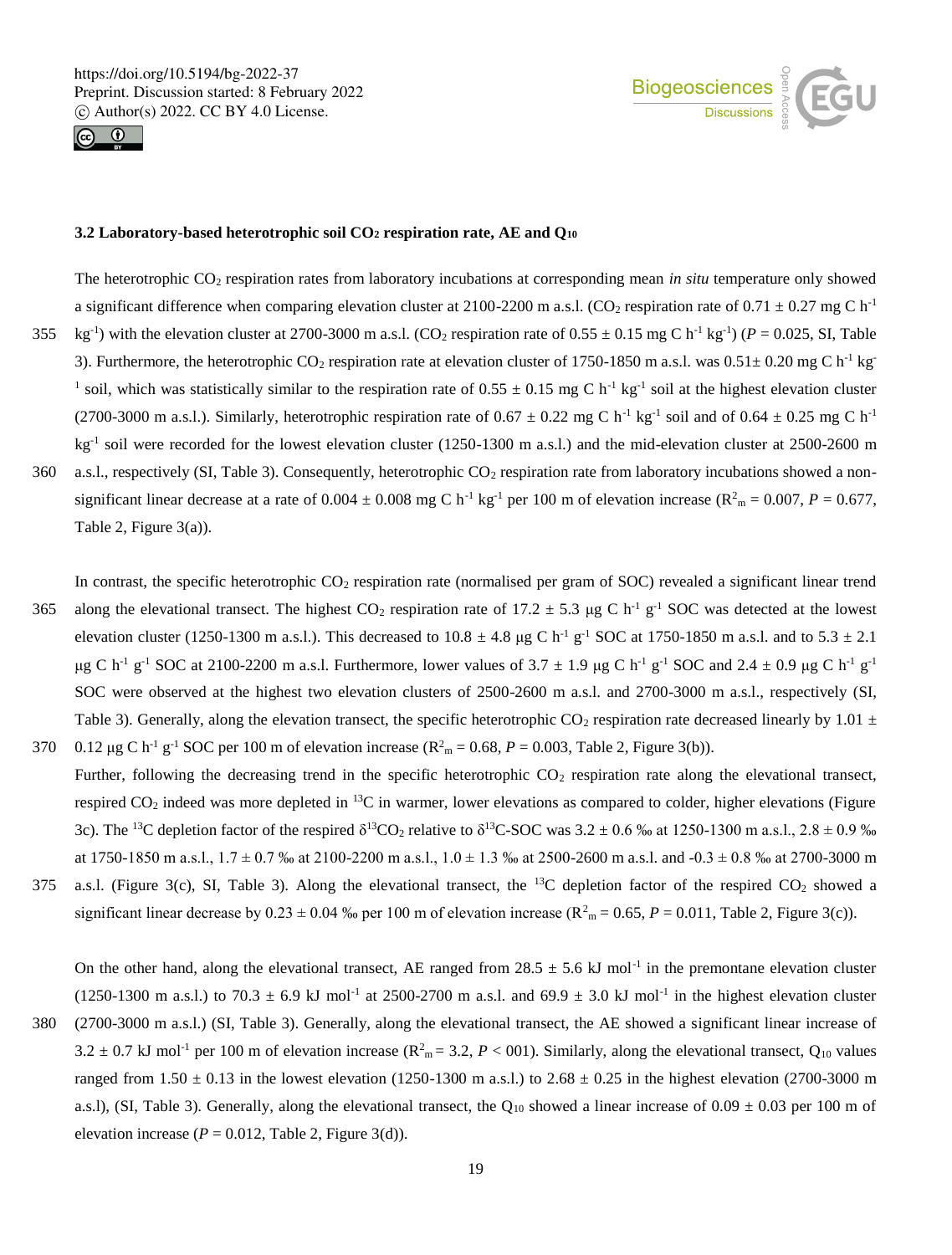





385

**Figure 3. Fixed effect estimates of elevation (per 100 m elevation increase) on response parameters: laboratory-based heterotrophic CO<sup>2</sup> respiration rates at corresponding mean** *in situ* **temperature (a), and the specific heterotrophic CO<sup>2</sup> respiration rates at corresponding mean** *in situ* **temperature (b), the <sup>13</sup>C depletion factor for heterotrophic CO<sup>2</sup> respiration (c), and the temperature sensitivity of heterotrophic CO<sup>2</sup> respiration rates (Q10) (d). The slope of the linear mixed effect model estimates per**  390 **100 m of elevation increase is indicated (red solid line for a significant effect and red dashed line for no significant effect), as well**  as the marginal  $R^2$  ( $R^2$ <sub>m</sub>), representing the fraction of the response variable explained by elevation. Plots from montane forest **clusters (from 1750-3000 m a.s.l.) were compared with a nearby premontane forest (separated by vertical dashed line) at an elevation of 1250-1300 m a.s.l.**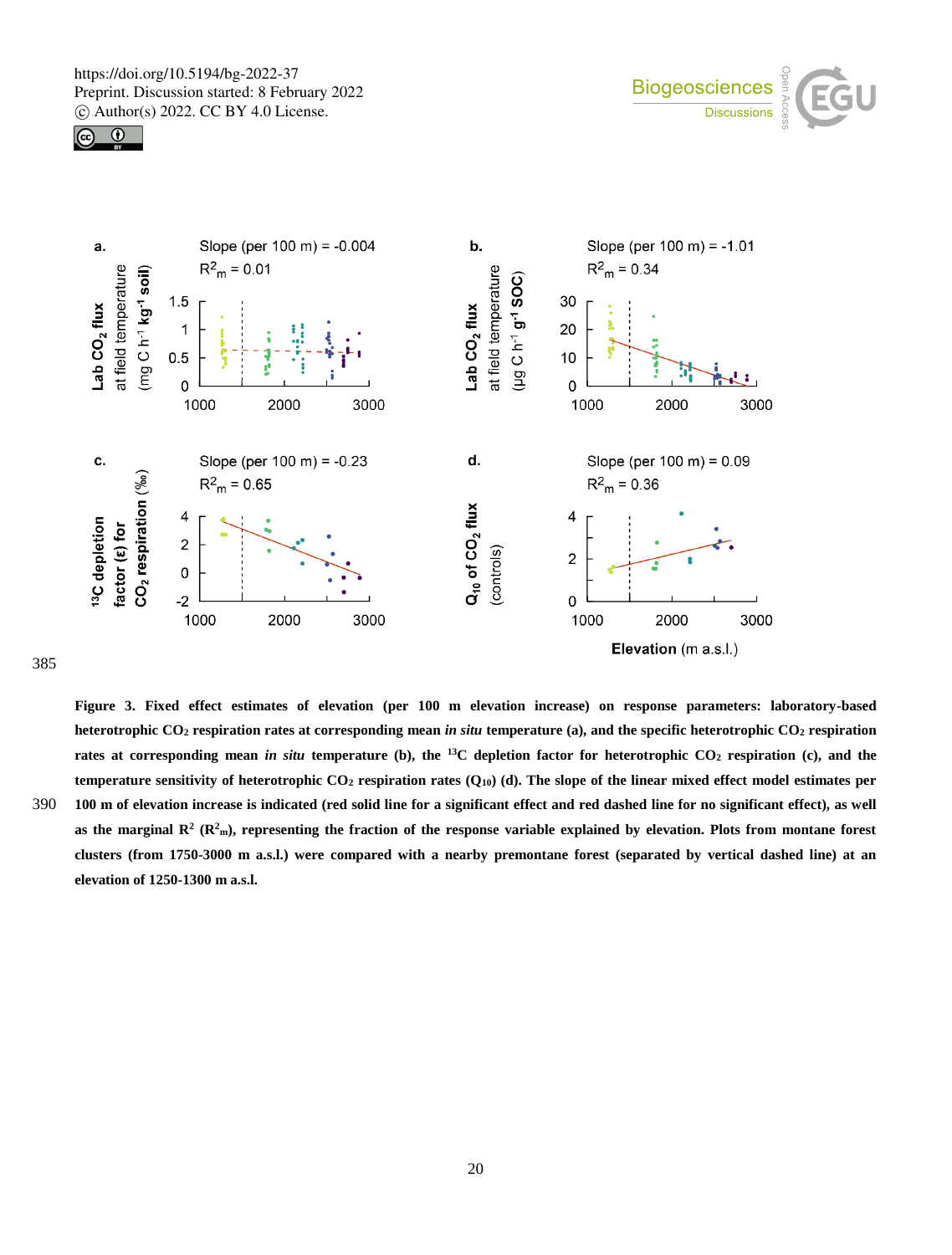



#### ${\bf 3.3}$  Effect of soil warming on  ${\bf CO_2}$  respiration, AE,  ${\bf Q_{10}}, {\bf SOC}$  and  $\delta^{13}{\bf C}$

- 395 After about 2 years of *in situ* soil warming, heterotrophic CO<sub>2</sub> respiration rates, AE and Q<sub>10</sub> were assessed in a laboratory incubation experiment for control and warmed soil. Additionally, the SOC content and its  $\delta^{13}C$  for control and warmed soil were analysed. The results revealed that at each elevation cluster, there was no significant difference in the studied parameter between control and warmed soil (SI, Table 3). However, along the entire elevational transect, both the non-specific and specific heterotrophic  $CO_2$  respiration rates for controlled soil were relatively higher than those of warmed soil (Figure 4a) 400 and b respectively, SI, Table 3). Similarly, along the elevational transect, both the AE and  $Q_{10}$  coefficients for control were relatively higher than those of warmed soil (Figure 4c and d respectively). Additionally, after two years of *in situ* soil warming, the SOC contents of warmed soil were relatively lower than those of control along the elevational transect (Figure
	- $4(e)$ ). Finally, the  $\delta^{13}C$  composition of the SOC showed that warmed soil became relatively more enriched in  $^{13}C$  compared to control soil (Figure  $4(f)$ ).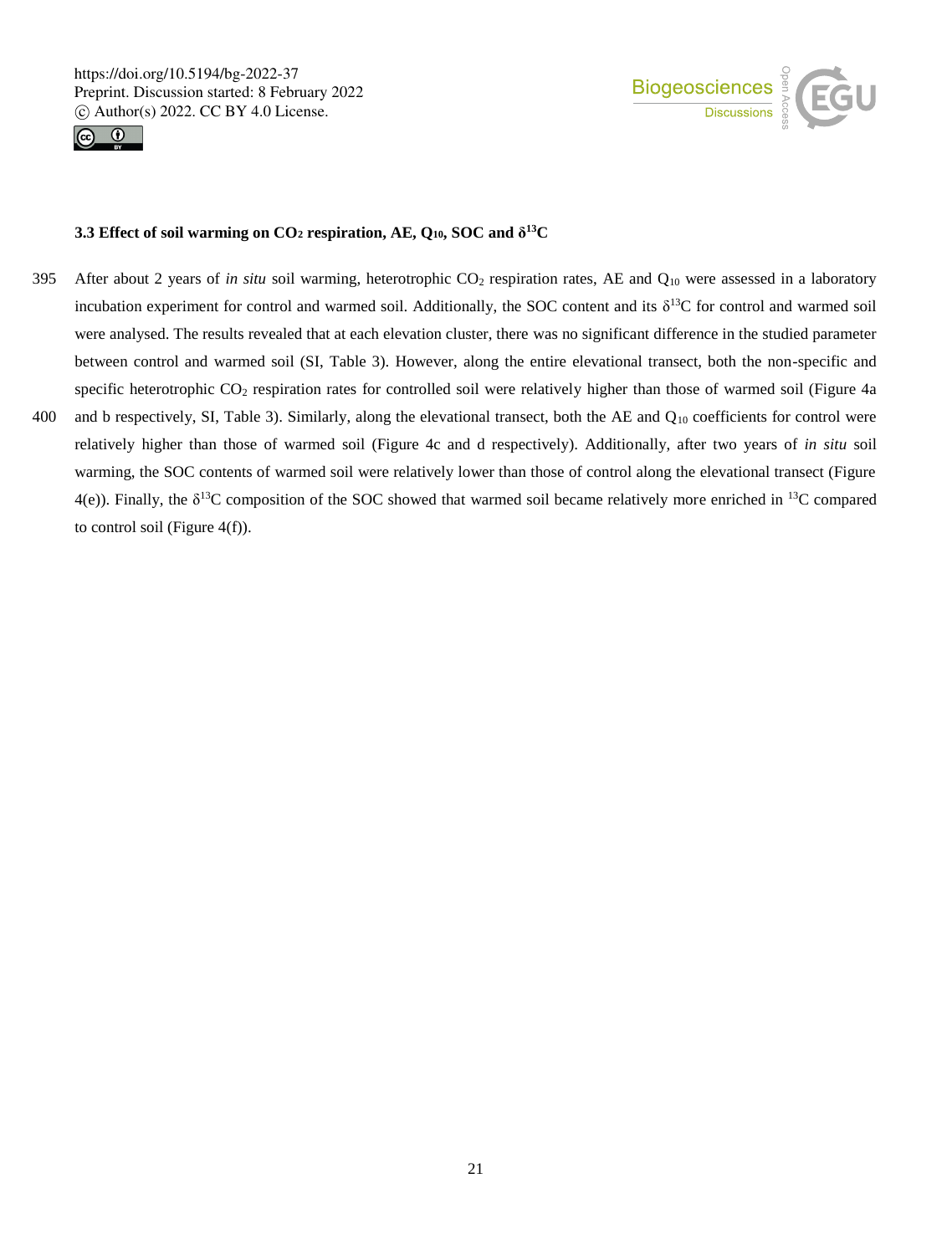



**Figure 4. Comparison of warming response of soil organic carbon along the Rwenzori elevational transect; heterotrophic CO<sup>2</sup> respiration rates of control and warmed soils (measured at the translocated** *in situ* **temperature) (a), idem for the specific CO<sup>2</sup> respiration rates (b), activation energy for control and warmed soil (c), sensitivity of**  $CO<sub>2</sub>$  **respiration rates to temperature (** $O<sub>10</sub>$ **) for control and warmed (d), soil organic carbon content for control and warmed soil (e), and δ <sup>13</sup>C composition of soil organic carbon**  410 **for control and warmed soil (f).**

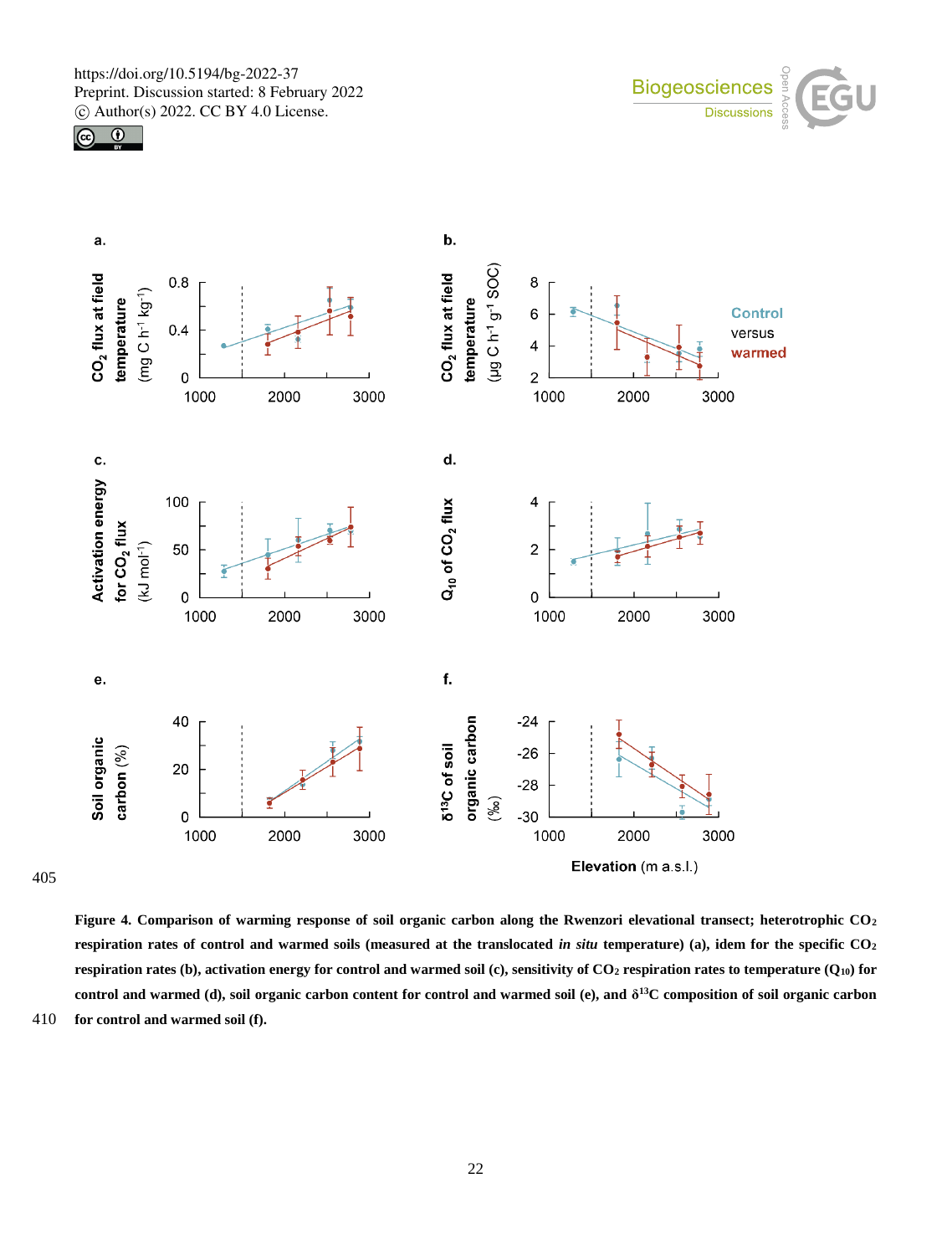



#### **3.4** *In situ* **CO<sup>2</sup> respiration under current conditions at start and mid rainy season**

The *in situ* total (heterotrophic and autotrophic) CO<sub>2</sub> respiration rates along the elevational transect at the start of the rainy season were only significantly different when comparing the upper montane cluster (2700-3000 m a.s.l.) with the rest of the 415 elevation clusters (1250-2200 m a.s.l.) ( $P = 0.027$ , SI, Table 3). Total CO<sub>2</sub> respiration rate ranged from 95.1  $\pm$  34.6 mg C m<sup>-2</sup>  $h^{-1}$  in the lower montane elevation at 2100-2200 m a.s.l. to 59.3  $\pm$  16.7 mg C m<sup>-2</sup>  $h^{-1}$  at 2700-3000 m a.s.l.. The total CO<sub>2</sub> respiration rate in the lower three elevations (1250-2200 m a.s.l.) were similar, ranging between 79.2  $\pm$  17.3 mg C m<sup>-2</sup> h<sup>-1</sup> to 95.1  $\pm$  34.6 mg C m<sup>-2</sup> h<sup>-1</sup> (SI, Table 3). Generally, along the elevational transect, there was no significant linear trend in the total CO<sub>2</sub> respiration rate, though this tended to decrease at a rate of  $1.04 \pm 1.49$  mg C m<sup>-2</sup> h<sup>-1</sup> per 100 m of elevation increase 420 at the start of rainy season ( $R<sup>2</sup><sub>m</sub> = 0.04$ ,  $P = 0.558$ ,Table 2, SI, Figure 3).

On the other hand, in the mid rainy season, there was a much stronger variability in the *in situ* total  $CO_2$  respiration rates among the elevation clusters ( $P < 0.001$ , SI, Table 3). The total CO<sub>2</sub> respiration rate was highest (i.e. 113.2  $\pm$  35.7 mg C m<sup>-2</sup> h<sup>-1</sup>) in the premontane elevation cluster at 1250-1300 m a.s.l.. A statistically similar respiration rate of 112.8  $\pm$  20.3 mg C m<sup>-2</sup> 425  $\,$ h<sup>-1</sup> was found in the montane foothill at 1750-1850 m a.s.l.. There was a significantly lower total CO<sub>2</sub> respiration rate (i.e.

 $89.0 \pm 22.3$  mg C m<sup>-2</sup> h<sup>-1</sup>) at 2100-2200 m a.s.l., which further decreased to 67.7  $\pm$  9.6 mg C m<sup>-2</sup> h<sup>-1</sup> at 2700-3000 m a.s.l. (SI, Table 3). Overall, along the elevational transect, there was also no significant linear trend in the total  $CO<sub>2</sub>$  respiration rate which tended to decrease at a rate of  $3.25 \pm 0.89$  mg C m<sup>-2</sup> h<sup>-1</sup> per 100 m of elevation increase ( $R_{m}^{2} = 0.33$ ,  $P = 0.067$ , Table 2, SI, Figure 3).

430

Comparison of seasonal *in situ* total CO<sub>2</sub> respiration rates generally revealed that higher soil moisture contents were associated with higher  $CO_2$  respiration rates. Specifically, at 1250-1300 m a.s.l., total  $CO_2$  respiration rate at the start of the rainy season (80.1  $\pm$  15.8 mg C m<sup>-2</sup> h<sup>-1</sup>) increased significantly to 113.2  $\pm$  9.6 mg C m<sup>-2</sup> h<sup>-1</sup> in the mid rainy season (*P* < 0.001, SI, Table 3). Similarly, the total  $CO_2$  respiration rate at 1750-1850 m a.s.l. increased significantly from 79.2  $\pm$  17.3 435 mg C m<sup>-2</sup> h<sup>-1</sup> at the start of the rainy season to  $112.8 \pm 20.3$  mg C m<sup>-2</sup> h<sup>-1</sup> in the mid rainy season (*P* < 0.001). There was no seasonal variation in the total  $CO_2$  respiration rate at 2100-2200 m a.s.l., where the total  $CO_2$  respiration rate was between 95.1  $\pm$  34.6 mg C m<sup>-2</sup> h<sup>-1</sup> and 89.0  $\pm$  22.3 mg C m<sup>-2</sup> h<sup>-1</sup> in the start and the mid rainy season, respectively. At 2700-3000 m a.s.l., the total CO<sub>2</sub> respiration rate increased significantly from 59.3  $\pm$  16.7 mg C m<sup>-2</sup> h<sup>-1</sup> in the start of rainy season to 67.7  $\pm$ 

9.6 mg C m<sup>-2</sup> h<sup>-1</sup> in the mid rainy season ( $P = 0.035$ , SI, Table 3).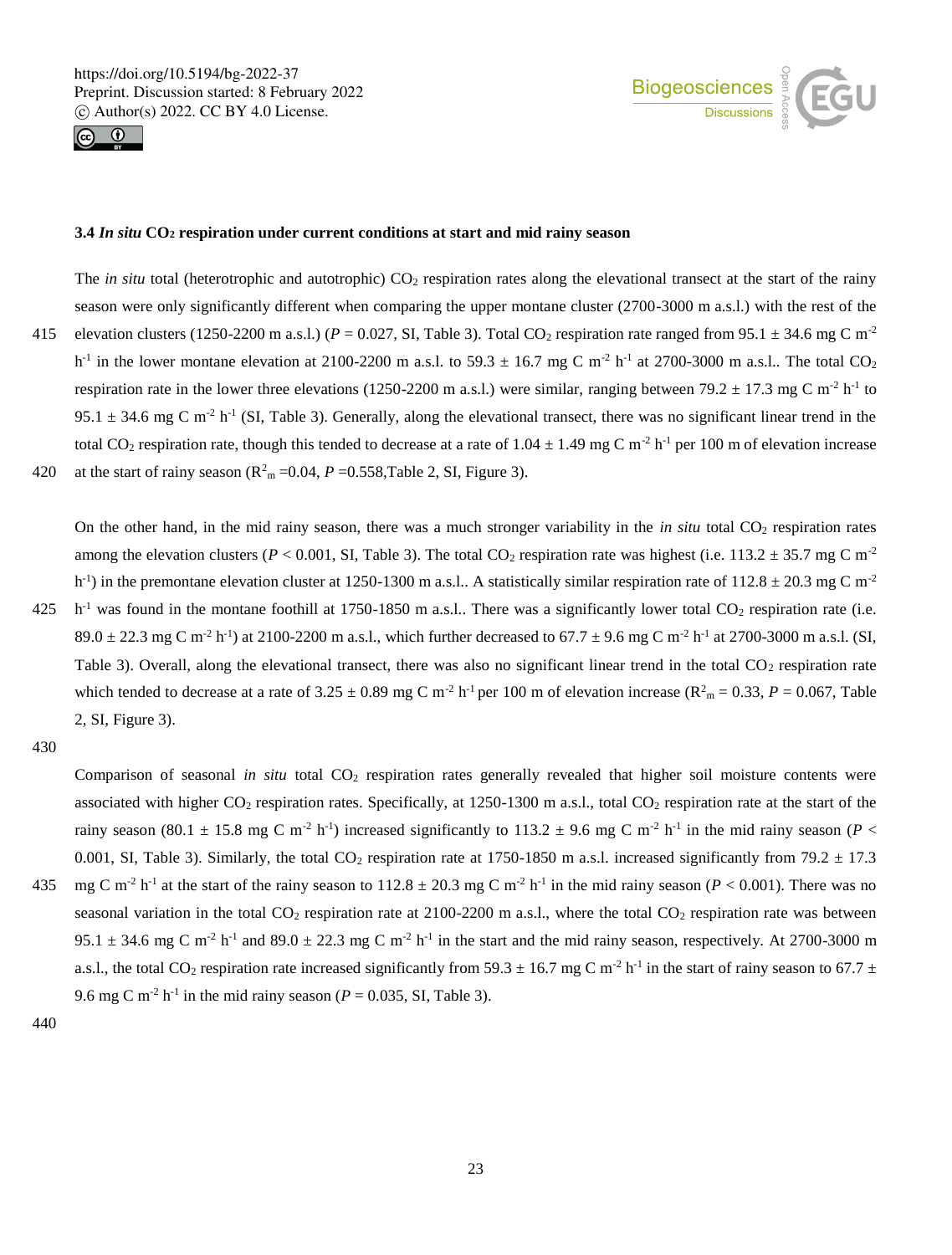



**Table 2. Fixed effect estimates of elevation (per 100 m elevation increase) on heterotrophic CO2 respiration rates under laboratory incubations at corresponding mean** *in situ* **temperature, laboratory-based heterotrophic specific CO<sup>2</sup> respiration (normalised per unit soil organic carbon (SOC)), <sup>13</sup>C depletion factor for CO<sup>2</sup> respiration (ε), and temperature sensitivity of CO<sup>2</sup> respiration rate (Q10) for control and warmed soil, and** *in situ* **total CO<sup>2</sup> respiration rates at the start and in the mid rainy season along the 445** elevational transect. The associated standard error (SE), *P***-value, marginal coefficient of determination (** $\mathbb{R}^2$ **<sup>m</sup>) and conditional coefficient of determination (R<sup>2</sup> <sup>c</sup>) are indicated.**

| Parameters                                                                                                        | <b>Effect</b> estimate | <b>SE</b> | $P$ -value | $R_{m}^{2}$ | $R_c^2$ |
|-------------------------------------------------------------------------------------------------------------------|------------------------|-----------|------------|-------------|---------|
| Laboratory-based $CO2$ respiration                                                                                | $-0.00$                | 0.01      | 0.680      | 0.01        | 0.12    |
| $(\mu g CO_2-C h^{-1} kg^{-1} soil)$                                                                              |                        |           |            |             |         |
| Laboratory-based specific CO <sub>2</sub> respiration (mg CO <sub>2</sub> -C h <sup>-1</sup> g <sup>-1</sup> SOC) | $-1.01$                | 0.12      | $0.003*$   | 0.68        | 0.72    |
| <sup>13</sup> C depletion factor for CO <sub>2</sub> respiration ( $\varepsilon$ ) (%)                            | $-0.23$                | 0.04      | $0.011*$   | 0.65        | 0.66    |
| Q <sub>10</sub> control                                                                                           | 0.09                   | 0.03      | $0.012*$   | 0.36        | 0.36    |
| $Q_{10}$ warmed                                                                                                   | 0.09                   | 0.03      | $0.013*$   | 0.37        | 0.37    |
| $CO2$ respiration at start of rainy season                                                                        | $-1.04$                | 1.49      | 0.558      | 0.04        | 0.35    |
| $(mg CO2-C h-1 m-2)$                                                                                              |                        |           |            |             |         |
| $CO2$ respiration in mid rainy season                                                                             | $-3.25$                | 0.89      | 0.067      | 0.33        | 0.40    |
| $(mg CO2-C h-1 m-2)$                                                                                              |                        |           |            |             |         |

A statistically significant elevational linear trend is bolded and *P*-value marked with asterisk symbol "\*",  $R_{m}^{2}$  is the proportion of the variance in the response variable explained by the fixed effect (elevation),  $R^2$  is the proportion of the variance in the response variable explained by the fixed effect plus random location effects.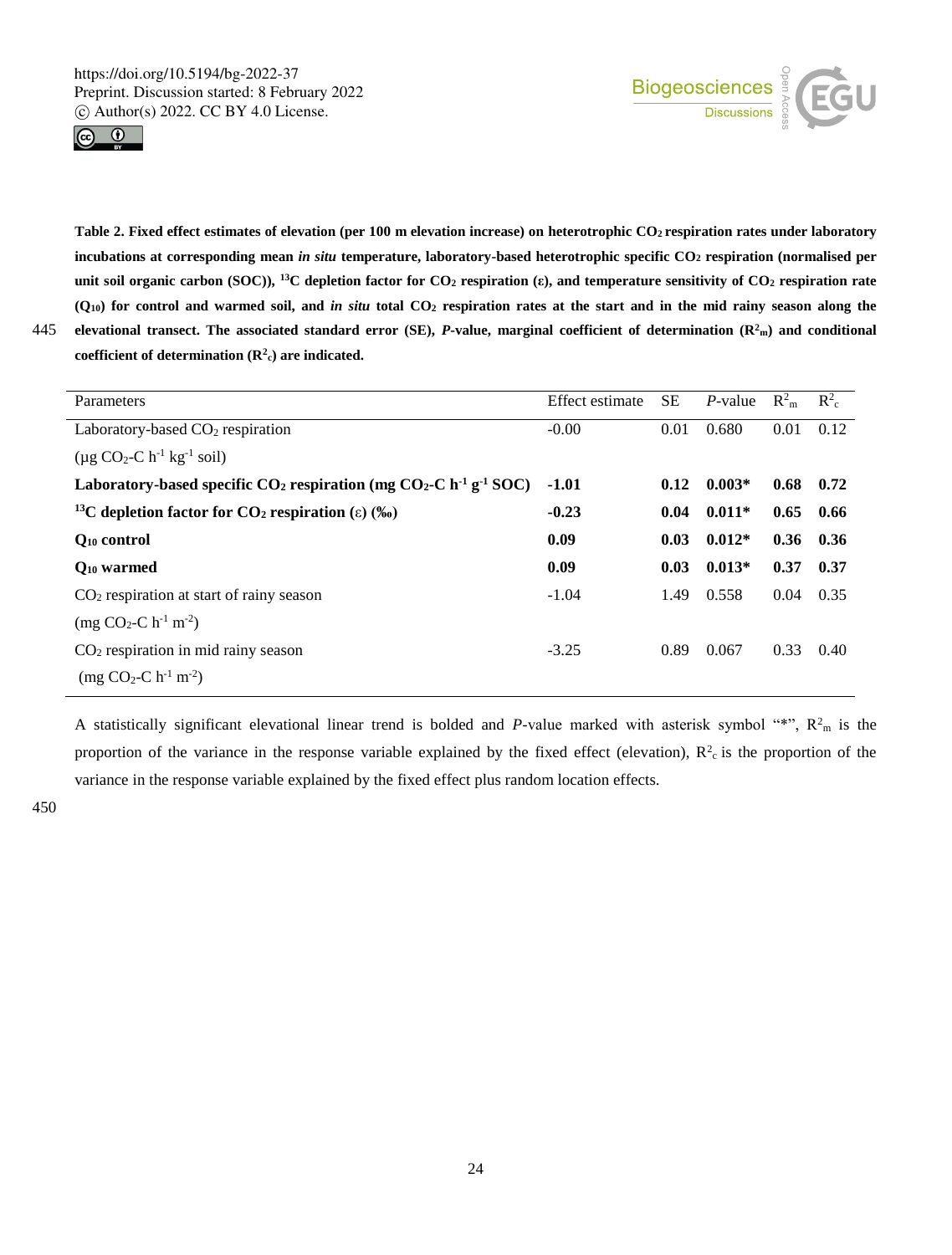



### **4 Discussion**

# **4.1 Elevational trend in CO<sup>2</sup> respiration, Q10 and <sup>13</sup>C depletion factor (Epsilon)**

The specific heterotrophic  $CO_2$  respiration decreased along elevation in part, due to negative effect of low temperature on microbial activity (Zimmermann et al., 2009). In support of the temperature effect on  $CO_2$  respiration (Figure 3(b)), the <sup>13</sup>C 455 fractionation factor for heterotrophic  $CO_2$  respiration was also temperature-dependent, such that the respired  $CO_2$  at the warm, lower elevations showed a higher fractionation, and subsequently became relatively more depleted in <sup>13</sup>C than at the cold, higher elevations (Figure 3(c)). This also indicates that the higher the specific heterotrophic respiration rates, the higher the discrimination against the heavier  $^{13}$ C isotope (Andrews et al., 2000; Natelhoffer and Fry, 1988). These results imply that at higher elevations, even though SOC contents were high, microbial SOC decomposition was limited by low temperatures 460 (Zimmermann et al., 2009). In addition, low CO<sup>2</sup> respiration at high elevations is explained by the inhibitory effect of the low soil pH on microbial respiration (Figure 3(c), SI, Table 1) (Rousk et al., 2009), by impairing microbial activity (Walse et al., 1998). Further, the low pH also facilitates the stabilisation of organic matter through complexation reactions with iron and aluminum ions, which become soluble at a low pH (Lützow et al., 2006).

- 465 Additionally, the observed linear increases in  $Q_{10}$  and AE with elevation (Table 2, Figure 3(d)), indicate an increasing trend in soil organic matter recalcitrance resulting in lower  $CO<sub>2</sub>$  respiration at high elevations (Davidson and Janssens, 2006). This is corroborated by the decreasing <sup>13</sup>C fractionation (Table 2, Figure 3(c)), as well as lower specific heterotrophic  $CO<sub>2</sub>$ respiration in higher elevations at a uniform temperature and 60 % WFPS ( $r = -0.53$ ,  $P = 0.02$ , SI, Table 2, SI, Figure 5). The linearly increasing elevational trend in AE and  $Q_{10}$  is consistent with the intrinsic principles of microbial respiration kinetics 470 associated with the Arrhenius equation (Craine et al., 2010; Davidson and Janssens, 2006; Schipper et al., 2014). Accordingly, the sensitivity of microbial decomposition to an increment in temperature should increase with increasing AE and recalcitrance of the substrate (Craine et al., 2010; Luo et al., 2001; Davidson and Janssens, 2006). As such, more
- complex (i.e. recalcitrant) C compounds, for which the microbial decomposition requires more AE, facilitates a lower specific heterotrophic  $CO_2$  respiration (SI, Figure 5) and a higher  $Q_{10}$  (i.e. their decomposition is enhanced to a higher extent 475 at a certain increase in temperature) than more simple (i.e. labile) C substrates (Craine et al., 2010; Davidson and Janssens, 2006; Nottingham et al., 2019).

#### **4.2 Effect of** *in situ* **warming**

Generally, after two years of *in situ* warming,  $\delta^{13}$ C of SOC revealed a relative enrichment in  $^{13}$ C isotope in warmed soil as compared to the control (Figure  $4(f)$ ). This is due to enhanced mineralisation rates in the warmed soil. Higher mineralisation 480 causes stronger <sup>13</sup>C fractionation (Amundson et al., 2003), due to microbial discrimination against <sup>13</sup>C during C transformation processes (Andrews et al., 2000; Natelhoffer and Fry, 1988). These results imply that warming indeed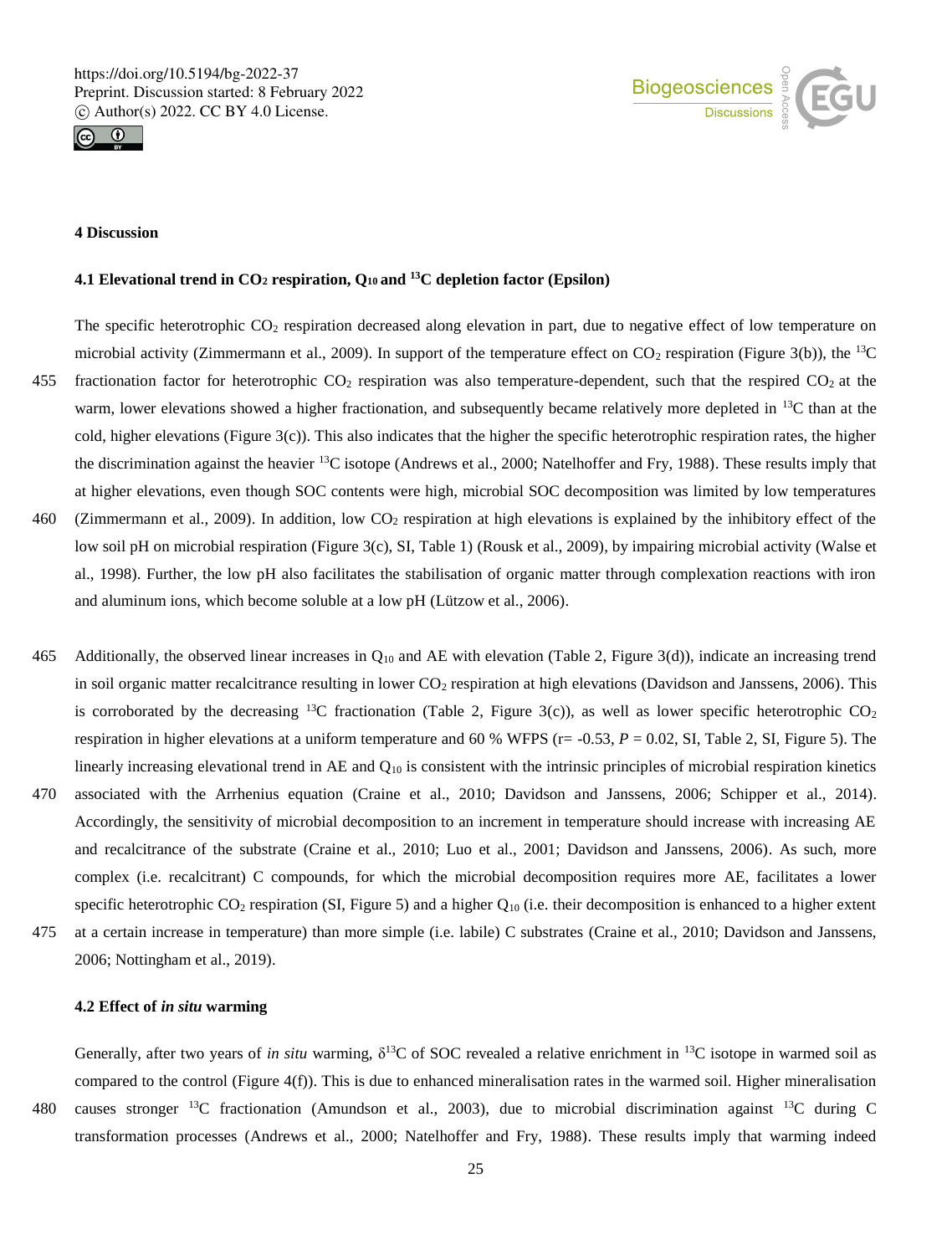



increased mineralisation of SOC in warmed relative to control soil, owing to the increase in microbial activity at higher temperatures in correspondence with the Arrhenius equation (Craine et al., 2010; Mohan, 2019; Nottingham et al., 2020). Indeed along the elevational transect, SOC was relatively lower in warmed as compared to control (Figure 4(e)). 485 Subsequently, the CO<sup>2</sup> respiration for warmed soil were relatively lower than in the controls due to the apparent depletion of respiration substrate during the two years of warming. The evidence of accelerated mineralisation of SOC upon warming supports the results of several soil warming studies that reported an increment in  $CO<sub>2</sub>$  respiration upon warming (Eliasson et al., 2005; Luo et al., 2001; Melillo et al., 2002; Rustad et al., 2001). The increased decomposition following a temperature increase has the ability to inherently change the content and quality of the SOC, if organic inputs cannot replenish SOC loss 490 at the same rate (Craine et al., 2010; Davidson and Janssens, 2006; Luo et al., 2001). Nonetheless, the lack of significant difference in  $CO<sub>2</sub>$  respiration rates for warmed and control soil at each elevation cluster after two years of warming may also indicate the fact that labile SOC fractions were not depleted after two years at a higher temperature (Crowther et al., 2016; Davidson and Janssens, 2006; Melillo et al., 2017).

- 495 On the other hand, along the elevational transect, the AE and  $Q_{10}$  values of warmed soils were relatively lower than in the control soils (Figure 4(c) and (d) respectively). This trend is expected as the Arrhenius equation predicts that the  $Q_{10}$  of a certain reaction intrinsically decreases with increasing temperature (Craine et al., 2010; Davidson and Janssens, 2006). As such, SOC substrates would become overall less recalcitrant after two years at an elevated temperature. Indeed, while warming increases the mineralisation rate of the most labile C, it also stimulates the decomposition of recalcitrant C fractions 500 to a relative higher degree than labile fractions because of the higher Q<sup>10</sup> of the former (Craine et al., 2010; Davidson and Janssens, 2006). Subsequently, the AE and  $Q_{10}$  of warmed soils were relatively lower than those of the controls (Davidson and Janssens, 2006; Mohan, 2019; Nottingham et al., 2020). Both the decrease in SOC contents and the relatively enhanced
- Janssens, 2006; Nottingham et al., 2020; Walker et al., 2018).

#### 505 **4.3 Present-day CO<sup>2</sup> respiration along the Rwenzori elevational transect**

Along the Rwenzori Mountains elevational transect, we observed that the *in situ* total  $CO_2$  respiration rates were significantly lower at the highest elevation cluster of the montane forest in both the start and the mid rainy season as compared to premontane forest. On the other hand, by isolating the effect of moisture in a laboratory incubation (at uniform 60 % WFPS and corresponding *in situ* measured temperatures per elevation cluster), we found similar heterotrophic CO<sup>2</sup>

activation of recalcitrant organic matter upon warming undermine the climate mitigation function of the soil (Davidson and

510 respiration along the transect (SI, Table 3, Figure 3(a)), and ultimately we confirmed a significant linearly decreasing trend for the specific heterotrophic CO<sup>2</sup> respiration (Figure 3(b)). This indicates that, under *in situ* condition, low temperatures and low soil moisture contents limited microbial  $CO<sub>2</sub>$  respiration at high elevations. Indeed low temperatures at high elevations can have a negative effect on decomposer activities (Finzi et al., 2006; Luo et al., 2006). Meanwhile, an adequate soil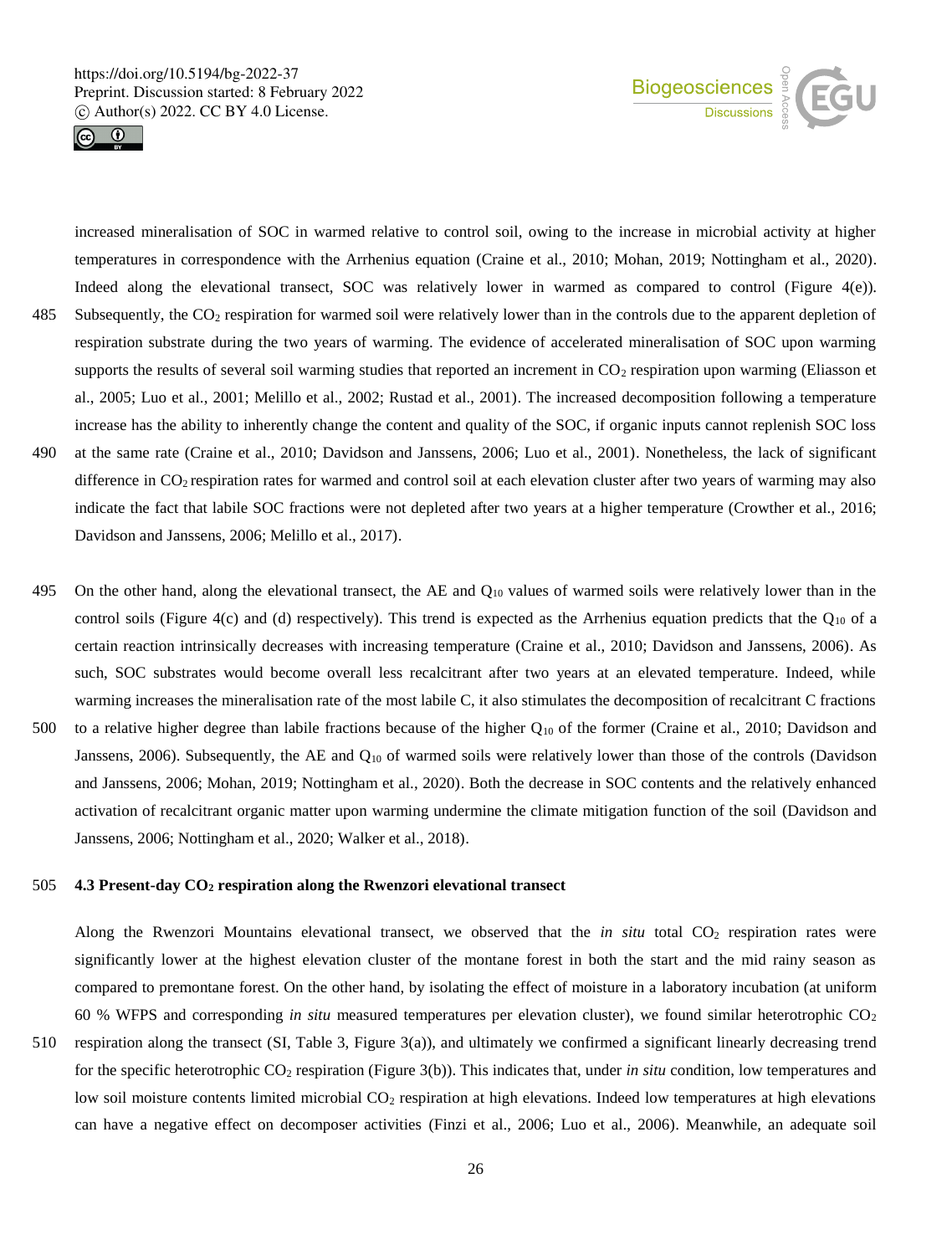



moisture content can boost microbial respiration by facilitating both the diffusion of soluble substrates and the transport of 515 oxygen (Liu et al., 2006). Generally, the optimal soil moisture content for microbial respiration is reported to be approximately 60 % WFPS (Aon et al., 2001; Doetterl et al., 2015). Subsequently, in the mid rainy season (when the soil WFPS increased) (SI, Table 3), in correspondence, we detected an increase in the total *in situ* CO<sub>2</sub> respiration rate in all elevation clusters, but at higher elevations between 2100-3000 m a.s.l., the increase in CO<sub>2</sub> respiration rates were not significant owing to only a small increase in WFPS in the mid rainy season (SI, Table 3).

520

The microbial community structure indicated that though the variation of the microbial community (in terms of bacteria and fungi), as a function of elevation is rather limited (SI, Figure 4), there is some shift. In particular, higher elevations are relatively more dominated by gram-positive bacteria (Figure 4, SI, Table 2) and by fungi relative to bacteria (SI, Figure 4), which is also further indictor for higher organic matter recalcitrance (Fanin et al., 2019; Lipson et al., 2002). Based on the 525 principal component analysis and linear mixed effect model analysis of microbial structure (Figure 4, SI, Figure 4), the ratio of total bacteria to fungi slightly decreased with increasing elevation, where it is also known that fungi are often relatively more dominant in soils characterised by more complex organic materials (Lipson et al., 2002), as fungi are more specialised in the breakdown of recalcitrant organic matter (Boer et al., 2005; Coleman et al., 2017). Altogether, we showed that microbial CO<sub>2</sub> respiration along the elevational transect was limited by an increasing carbon recalcitrance, decreasing soil 530 temperature, moisture content and pH.

#### **5 Conclusion**

Our results indicated that global warming can lead to enhanced losses of SOC in montane forests due to their increasing temperature sensitivity and SOC content with elevation. Therefore, the high concentrations of SOC at higher elevations of montane forests are particularly at stake, since the climate warming exactly undermines the mitigating effect of low 535 microbial decomposition under; (i) low temperature (ii) high organic matter recalcitrance (due its higher temperature sensitivity). Further, we showed that along the elevational transect, *in situ* warming indeed led to increased SOC mineralisation and the associated isotopic fractionation resulted in a relative enrichment of <sup>13</sup>C isotope in warmed soils as compared to the controls. This is due to stronger discrimination against the  $^{13}C$  isotope owing to faster SOC transformation processes. Ultimately, along the elevational transect, after two years of warming, the SOC in the warmed soils were 540 relatively lower than in the controls, indicating a depleting trend in SOC owing to the increment in mineralisation during the

two years at higher temperature.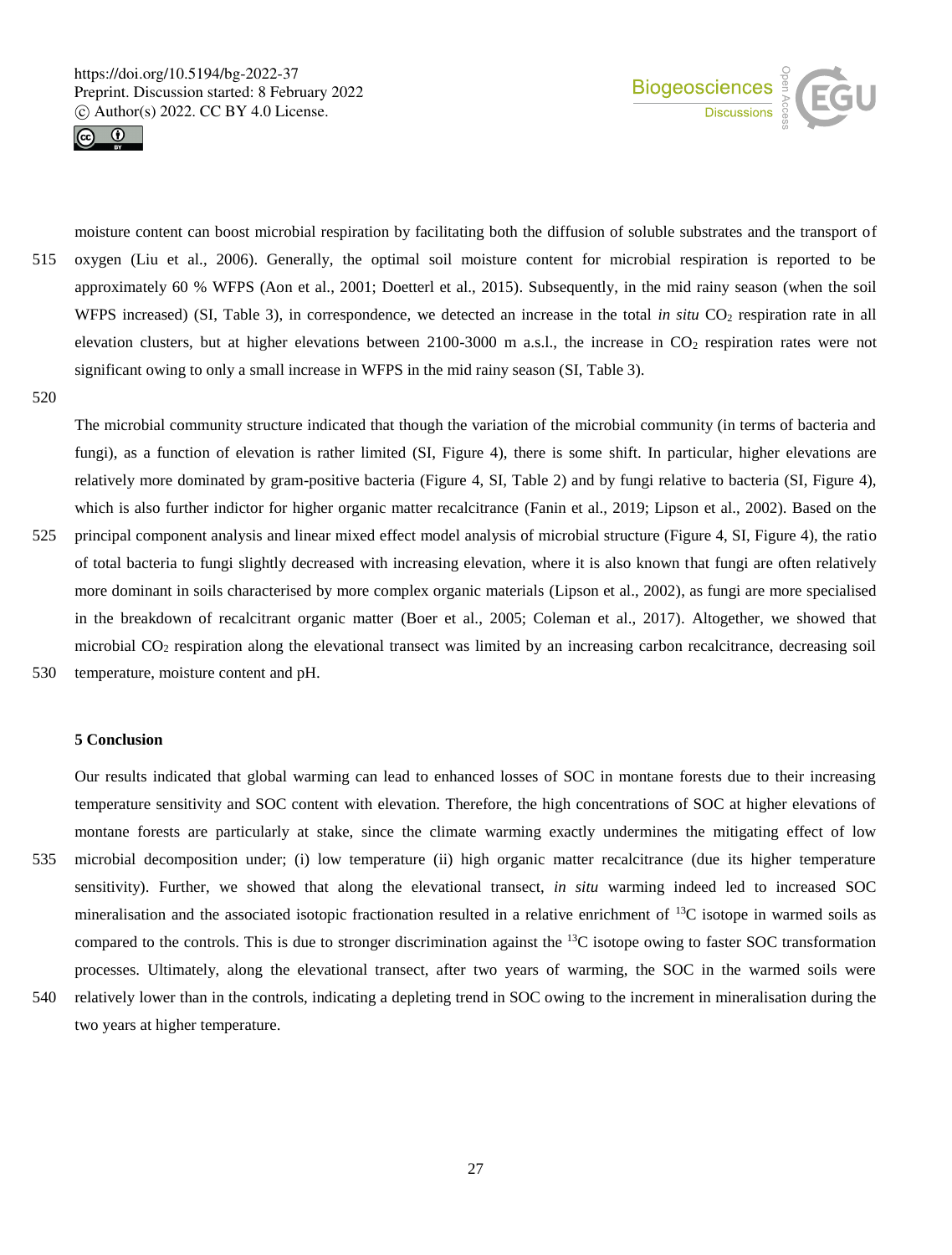



#### **Acknowledgement**

This work was funded by VLIR-OUS and Mountains of the Moon University under the partnership program of Inter-545 University Cooperation (IUC), grant number UG2019IUC027A103. The authors thank Uganda Wildlife Authority for granting permission to conduct this study in two protected National Parks under permit number UWA/COD/96/05. We also thank staff of the Uganda Wildlife Authority at Rwenzori Mountains and Kibale Forest National Parks for their support. Further, we are grateful to the Research Assistant, Mr. Martin Tuisenge for his tireless efforts and endurance during the demanding field campaigns in the tremendously physically challenging Rwenzori Mountains.

#### 550 **Disclosure statement**

The authors declare that they have no conflict of interest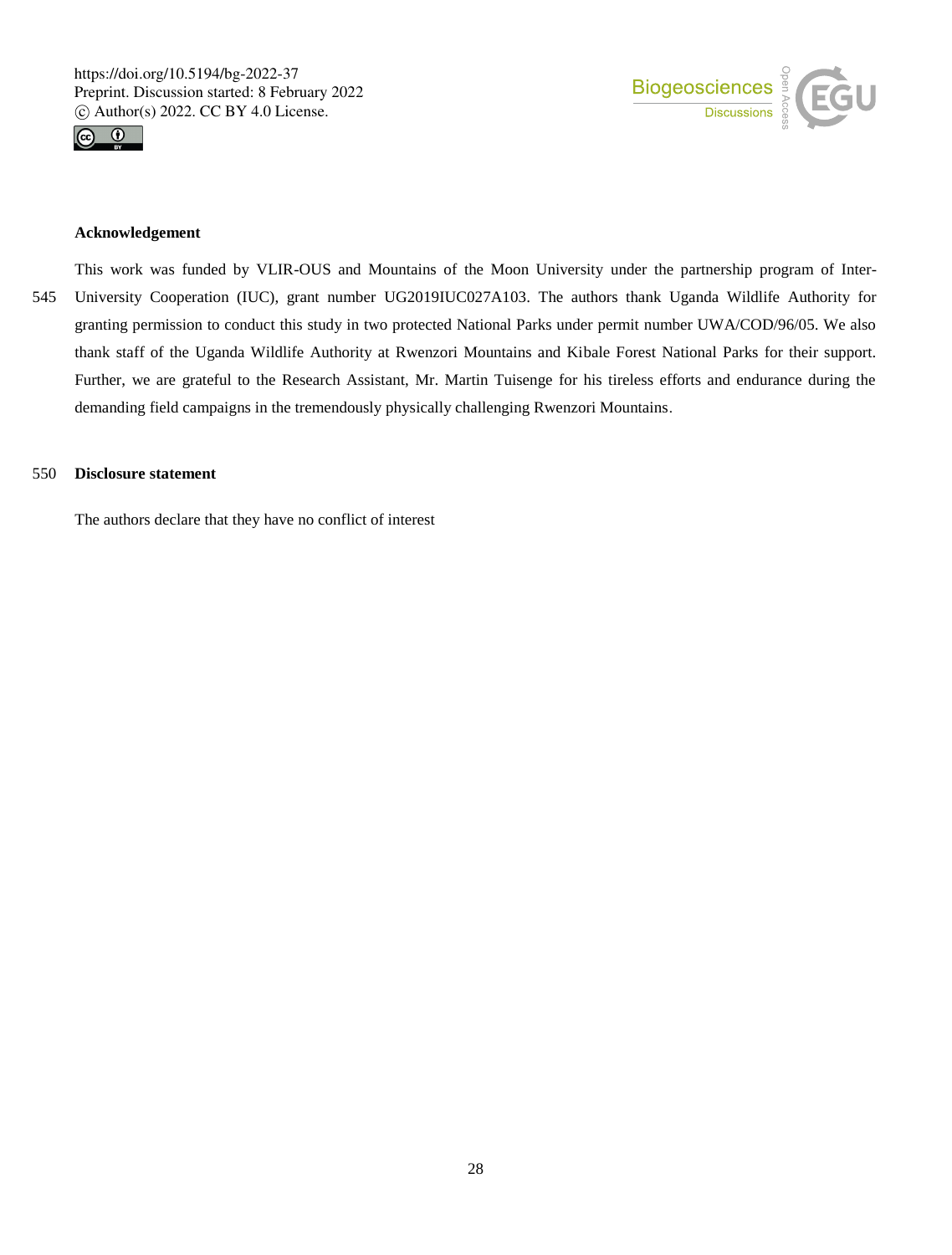



### **References**

- Amundson, R., Austin, A. T., Schuur, E. A., Yoo, K., Matzek, V., Kendall, C., Uebersax, A., Brenner, 555 D., and Baisden, W. T.: Global patterns of the isotopic composition of soil and plant nitrogen, Global biogeochemical cycles, 17, https://doi.org/10.1029/2002GB001903, 2003.
	- Andrews, J. A., Matamala, R., Westover, K. M., and Schlesinger, W. H.: Temperature effects on the diversity of soil heterotrophs and the δ13C of soil-respired CO2, Soil Biology and Biochemistry, 32, 699-706, https://doi.org/10.1016/S0038-0717(99)00206-0, 2000.
- 560 Aon, M., Sarena, D., Burgos, J., and Cortassa, S.: Interaction between gas exchange rates, physical and microbiological properties in soils recently subjected to agriculture, Soil and Tillage Research, 60, 163-171, https://doi.org/10.1016/S0167-1987(01)00191-X, 2001.
- Beer, C., Reichstein, M., Tomelleri, E., Ciais, P., Jung, M., Carvalhais, N., Rödenbeck, C., Arain, M. A., Baldocchi, D., and Bonan, G. B.: Terrestrial gross carbon dioxide uptake: global distribution 565 and covariation with climate, Science, 329, 834-838, https://doi.org/10.1126/science.1184984, 2010.
	- Bligh, E. G. and Dyer, W. J.: A rapid method of total lipid extraction and purification, Canadian journal of biochemistry and physiology, 37, 911-917, https://doi.org/10.1139/o59-099, 1959.
- Boer, W. d., Folman, L. B., Summerbell, R. C., and Boddy, L.: Living in a fungal world: impact of 570 fungi on soil bacterial niche development, FEMS microbiology reviews, 29, 795-811, https://doi.org/10.1016/j.femsre.2004.11.005, 2005.
	- Campbell, D. J. and Henshall, J. K.: Bulk density, in: Soil and Environmental Analysis, CRC Press, 327-360, 2000.
	- Carey, J. C., Tang, J., Templer, P. H., Kroeger, K. D., Crowther, T. W., Burton, A. J., Dukes, J. S.,
- 575 Emmett, B., Frey, S. D., and Heskel, M. A.: Temperature response of soil respiration largely unaltered with experimental warming, Proceedings of the National Academy of Sciences, 113, 13797-13802, https://doi.org/10.1073/pnas.1605365113, 2016.
	- Coleman, D. C., Callaham, M. A., and Crossley Jr, D.: Fundamentals of soil ecology, Academic press2017.
- 580 Collier, S. M., Ruark, M. D., Oates, L. G., Jokela, W. E., and Dell, C. J.: Measurement of greenhouse gas flux from agricultural soils using static chambers, Journal of visualized experiments: JoVE,

https://doi.org/10.3791/52110, 2014.

- Craine, J. M., Fierer, N., and McLauchlan, K. K.: Widespread coupling between the rate and temperature sensitivity of organic matter decay, Nature Geoscience, 3, 854-857, 585 https://doi.org/10.1038/ngeo1009, 2010.
	- Crowther, T. W., Todd-Brown, K. E., Rowe, C. W., Wieder, W. R., Carey, J. C., Machmuller, M. B., Snoek, B., Fang, S., Zhou, G., and Allison, S. D.: Quantifying global soil carbon losses in response to warming, Nature, 540, 104-108, https://doi.org/10.1038/nature20150, 2016.
- Cuni Sanchez, A., Sullivan, M., Platts, P. J., Lewis, S. L., Marchant, R., Imani, G., Hubau, W., Abiem, 590 I., Adhikari, H., and Albrecht, T.: High aboveground carbon stock of African tropical montane forests, Nature, https://doi.org/10.1038/s41586-021-03728-4, 2021.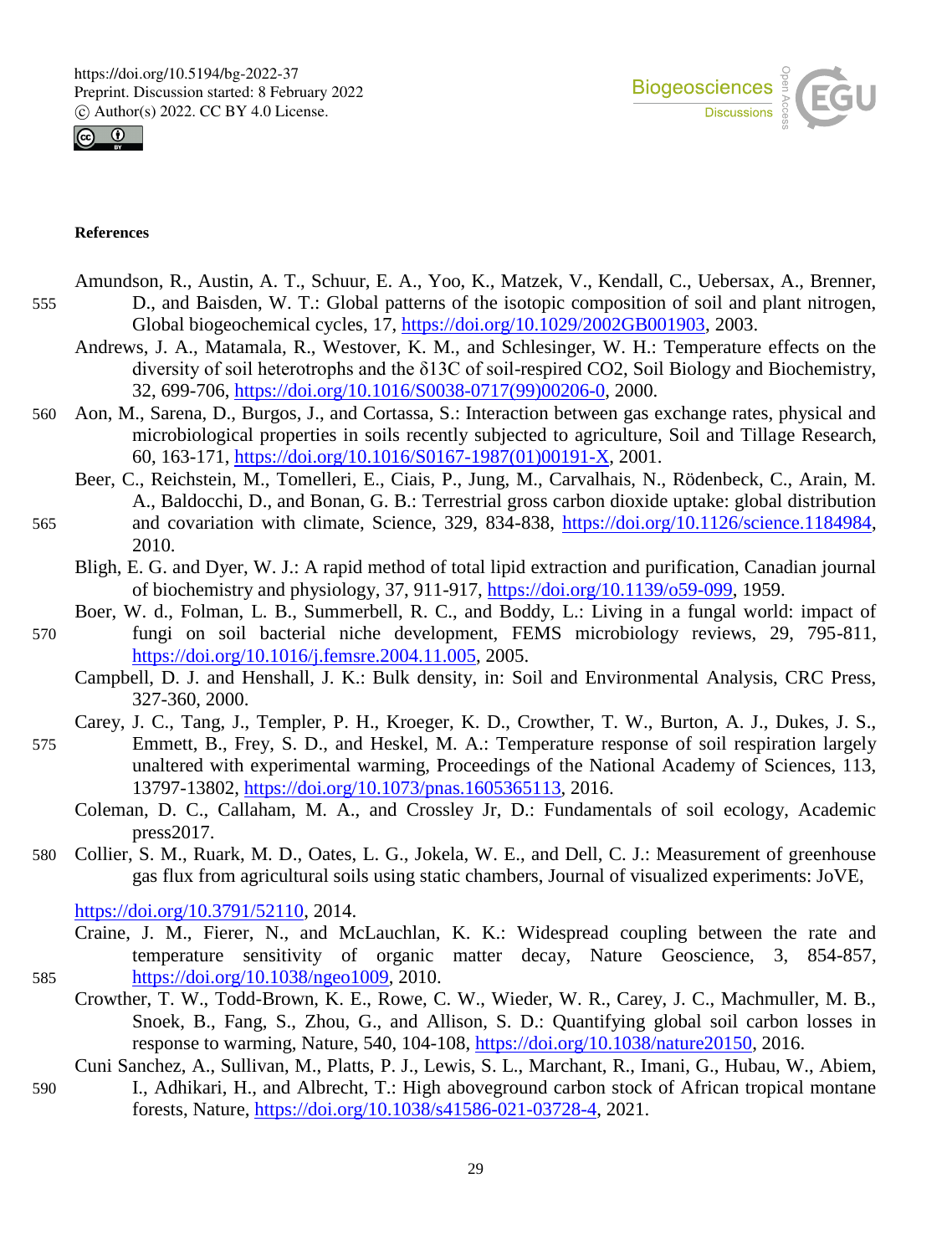



- Dalal, R., Allen, D., Livesley, S., and Richards, G.: Magnitude and biophysical regulators of methane emission and consumption in the Australian agricultural, forest, and submerged landscapes: a review, Plant and Soil, 309, 43-76, https://doi.org/10.1007/s11104-007-9446-7, 2008.
- 595 Davidson, E. A. and Janssens, I. A.: Temperature sensitivity of soil carbon decomposition and feedbacks to climate change, Nature, 440, 165-173, https://doi.org/10.1038/nature04514, 2006.
- Doetterl, S., Stevens, A., Six, J., Merckx, R., Van Oost, K., Pinto, M. C., Casanova-Katny, A., Muñoz, C., Boudin, M., and Venegas, E. Z.: Soil carbon storage controlled by interactions between geochemistry and climate, Nature Geoscience, 8, 780-783, https://doi.org/10.1038/ngeo2516, 600 2015.
	- Eliasson, P. E., McMurtrie, R. E., Pepper, D. A., Strömgren, M., Linder, S., and Ågren, G. I.: The response of heterotrophic CO2 flux to soil warming, Global Change Biology, 11, 167-181, https://doi.org/10.1111/j.1365-2486.2004.00878.x, 2005.
		- Erb, K.-H., Kastner, T., Plutzar, C., Bais, A. L. S., Carvalhais, N., Fetzel, T., Gingrich, S., Haberl, H.,
- 605 Lauk, C., and Niedertscheider, M.: Unexpectedly large impact of forest management and grazing on global vegetation biomass, Nature, 553, 73-76, https://doi.org/10.1038/nature25138, 2018.
- Fanin, N., Kardol, P., Farrell, M., Nilsson, M.-C., Gundale, M. J., and Wardle, D. A.: The ratio of Gram-positive to Gram-negative bacterial PLFA markers as an indicator of carbon availability in 610 organic soils, Soil Biology and Biochemistry, 128, 111-114,
	- https://doi.org/10.1016/j.soilbio.2018.10.010, 2019.
		- Findlay, R. H., King, G. M., and Watling, L.: Efficacy of phospholipid analysis in determining microbial biomass in sediments, Applied and Environmental Microbiology, 55, 2888-2893, https://doi.org/10.1128/aem.55.11.2888-2893.1989, 1989.
- 615 Finzi, A. C., Moore, D. J., DeLucia, E. H., Lichter, J., Hofmockel, K. S., Jackson, R. B., Kim, H.-S., Matamala, R., McCarthy, H. R., and Oren, R.: Progressive nitrogen limitation of ecosystem processes under elevated CO2 in a warm‐temperate forest, Ecology, 87, 15-25, https://doi.org/10.1890/04-1748, 2006.
	- Friedlingstein, P., O'sullivan, M., Jones, M. W., Andrew, R. M., Hauck, J., Olsen, A., Peters, G. P.,
- 620 Peters, W., Pongratz, J., and Sitch, S.: Global carbon budget 2020, Earth System Science Data, 12, 3269-3340, https://doi.org/10.5194/essd-12-3269-2020, 2020.
	- Fussmann, K. E., Schwarzmüller, F., Brose, U., Jousset, A., and Rall, B. C.: Ecological stability in response to warming, Nature Climate Change, 4, 206-210, https://doi.org/10.1038/nclimate2134, 2014.
- 625 Gütlein, A., Gerschlauer, F., Kikoti, I., and Kiese, R.: Impacts of climate and land use on N2O and CH 4 fluxes from tropical ecosystems in the Mt. Kilimanjaro region, Tanzania, Global change biology, 24, 1239-1255, https://doi.org/10.1111/gcb.13944, 2018.
	- IPCC: Global warming of 1.5° C: an IPCC special report on the impacts of global warming of 1.5° C above pre-industrial levels and related global greenhouse gas emission pathways, in the context
- 630 of strengthening the global response to the threat of climate change, sustainable development, and efforts to eradicate poverty, Intergovernmental Panel on Climate Change2018.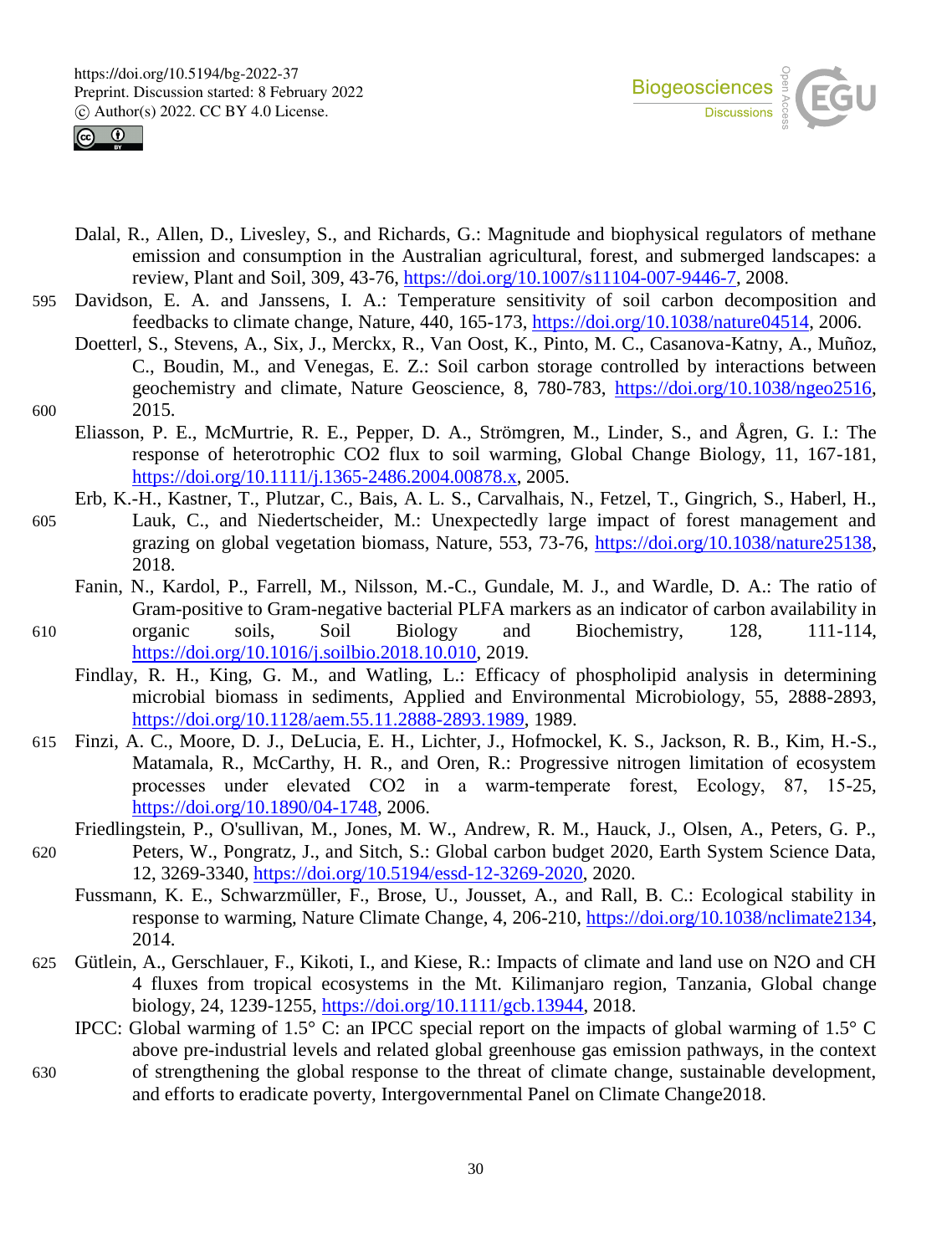



- IPCC: Summary for Policymakers. In: Climate Change 2021: The Physical Science Basis. Contribution of Working Group I to the Sixth Assessment Report of the Intergovernmental Panel on Climate Change, 2021.
- 635 Jacobs, L., Dewitte, O., Poesen, J., Delvaux, D., Thiery, W., and Kervyn, M.: The Rwenzori Mountains, a landslide-prone region?, Landslides, 13, 519-536, https://doi.org/10.1007/s10346-015-0582-5, 2016.
- Keane, J. B. and Ineson, P.: Differences in the diurnal pattern of soil respiration under adjacent Miscanthus× giganteus and barley crops reveal potential flaws in accepted sampling strategies, 640 Biogeosciences, 14, 1181-1187, https://doi.org/10.5194/bg-14-1181-2017, 2017.
	- Keeling, C. D.: The concentration and isotopic abundances of atmospheric carbon dioxide in rural areas, Geochimica et cosmochimica acta, 13, 322-334, https://doi.org/10.1016/0016-7037(58)90033-4, 1958.
- Kim, D.-G., Thomas, A. D., Pelster, D., Rosenstock, T. S., and Sanz-Cobena, A.: Greenhouse gas 645 emissions from natural ecosystems and agricultural lands in sub-Saharan Africa: synthesis of available data and suggestions for further research, Biogeosciences, 13, 4789-4809, https://doi.org/10.5194/bg-13-4789-2016, 2016.
	- Kutzbach, L., Schneider, J., Sachs, T., Giebels, M., Nykänen, H., Shurpali, N., Martikainen, P., Alm, J., and Wilmking, M.: CO 2 flux determination by closed-chamber methods can be seriously biased
- 650 by inappropriate application of linear regression, Biogeosciences, 4, 1005-1025, https://doi.org/10.5194/bg-4-1005-2007, 2007.
	- Lewis, S. L., Edwards, D. P., and Galbraith, D.: Increasing human dominance of tropical forests, Science, 349, 827-832, https://doi.org/10.1126/science.aaa9932, 2015.
- Lipson, D. A., Schadt, C., and Schmidt, S. K.: Changes in soil microbial community structure and 655 function in an alpine dry meadow following spring snow melt, Microbial ecology, 43, 307-314, https://doi.org/10.1007/s00248-001-1057-x, 2002.
	- Liu, H. S., Li, L. H., Han, X. G., Huang, J. H., Sun, J. X., and Wang, H. Y.: Respiratory substrate availability plays a crucial role in the response of soil respiration to environmental factors, Applied Soil Ecology, 32, 284-292, https://doi.org/10.1016/j.apsoil.2005.08.001, 2006.
- 660 Luo, Y., Field, C. B., and Jackson, R. B.: Does Nitrogen Constrain Carbon Cycling, or Does Carbon Input Stimulate Nitrogen Cycling? 1, Ecology, 87, 3-4, 2006.
	- Luo, Y., Wan, S., Hui, D., and Wallace, L. L.: Acclimatization of soil respiration to warming in a tall grass prairie, Nature, 413, 622-625, https://doi.org/10.1038/35098065, 2001.
- Lützow, M. v., Kögel-Knabner, I., Ekschmitt, K., Matzner, E., Guggenberger, G., Marschner, B., and 665 Flessa, H.: Stabilization of organic matter in temperate soils: mechanisms and their relevance under different soil conditions–a review, European journal of soil science, 57, 426-445, https://doi.org/10.1111/j.1365-2389.2006.00809.x, 2006.
- Mahmood, R., Pielke Sr, R. A., Hubbard, K. G., Niyogi, D., Dirmeyer, P. A., McAlpine, C., Carleton, A. M., Hale, R., Gameda, S., and Beltrán‐Przekurat, A.: Land cover changes and their 670 biogeophysical effects on climate, International journal of climatology, 34, 929-953, https://doi.org/10.1002/joc.3736, 2014.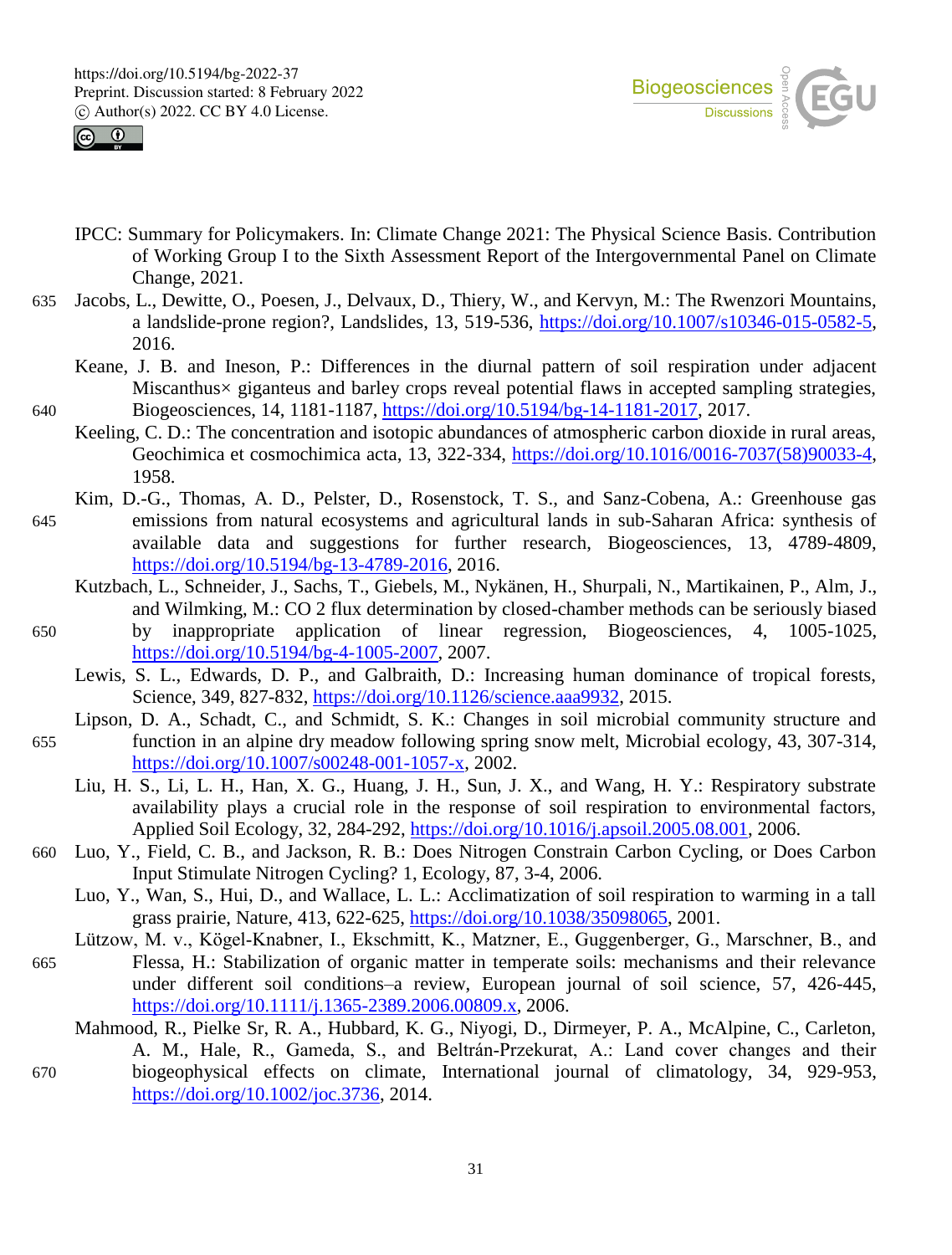



- Malhi, Y.: The productivity, metabolism and carbon cycle of tropical forest vegetation, Journal of Ecology, 100, 65-75, https://doi.org/10.1111/j.1365-2745.2011.01916.x, 2012.
- Melillo, J., Steudler, P., Aber, J., Newkirk, K., Lux, H., Bowles, F., Catricala, C., Magill, A., Ahrens, 675 T., and Morrisseau, S.: Soil warming and carbon-cycle feedbacks to the climate system, Science, 298, 2173-2176, https://doi.org/10.1126/science.1074153, 2002.
- Melillo, J. M., Frey, S. D., DeAngelis, K. M., Werner, W. J., Bernard, M. J., Bowles, F. P., Pold, G., Knorr, M. A., and Grandy, A. S.: Long-term pattern and magnitude of soil carbon feedback to the climate system in a warming world, Science, 358, 101-105, 680 https://doi.org/10.1126/science.aan2874, 2017.
	- Mohan, J. E.: Ecosystem Consequences of Soil Warming: Microbes, Vegetation, Fauna and Soil Biogeochemistry, Academic Press2019.
- Nakagawa, S. and Schielzeth, H.: A general and simple method for obtaining R2 from generalized linear mixed-effects models, Methods in ecology and evolution, 4, 133-142, 685 https://doi.org/10.1111/j.2041-210x.2012.00261.x, 2013.
- Natelhoffer, K. and Fry, B.: Controls on natural nitrogen‐15 and carbon‐13 abundances in forest soil organic matter, Soil Science Society of America Journal, 52, 1633-1640, https://doi.org/10.2136/sssaj1988.03615995005200060024x, 1988.
- Nottingham, A. T., Meir, P., Velasquez, E., and Turner, B. L.: Soil carbon loss by experimental 690 warming in a tropical forest, Nature, 584, 234-237, https://doi.org/10.1038/s41586-020-2566-4, 2020.
- Nottingham, A. T., Whitaker, J., Ostle, N. J., Bardgett, R. D., McNamara, N. P., Fierer, N., Salinas, N., Ccahuana, A. J., Turner, B. L., and Meir, P.: Microbial responses to warming enhance soil carbon loss following translocation across a tropical forest elevation gradient, Ecology letters, 695 22, 1889-1899, https://doi.org/10.1111/ele.13379, 2019.
	- Oertel, C., Matschullat, J., Zurba, K., Zimmermann, F., and Erasmi, S.: Greenhouse gas emissions from soils—A review, Geochemistry, 76, 327-352, https://doi.org/10.1016/j.chemer.2016.04.002, 2016.
	- Pan, Y., Birdsey, R. A., Fang, J., Houghton, R., Kauppi, P. E., Kurz, W. A., Phillips, O. L., Shvidenko,
- 700 A., Lewis, S. L., and Canadell, J. G.: A large and persistent carbon sink in the world's forests, Science, 333, 988-993, https://doi.org/10.1126/science.1201609, 2011.
	- Quéré, C., Andrew, R. M., Friedlingstein, P., Sitch, S., Pongratz, J., Manning, A. C., Korsbakken, J. I., Peters, G. P., Canadell, J. G., and Jackson, R. B.: Global carbon budget 2018, Earth Syst. Sci. Data, 10, 405-448, https://doi.org/10.5194/essd-10-2141-2018, 2018.
- 705 R Core Team: R: A language and environment for statistical computing (R Version 4.0. 3, R Foundation for Statistical Computing, Vienna, Austria, 2020), 2021.
	- Rousk, J., Brookes, P. C., and Baath, E.: Contrasting soil pH effects on fungal and bacterial growth suggest functional redundancy in carbon mineralization, Applied and Environmental Microbiology, 75, 1589-1596, https://doi.org/10.1128/AEM.02775-08, 2009.
- 710 Rustad, L., Campbell, J., Marion, G., Norby, R., Mitchell, M., Hartley, A., Cornelissen, J., and Gurevitch, J.: A meta-analysis of the response of soil respiration, net nitrogen mineralization,